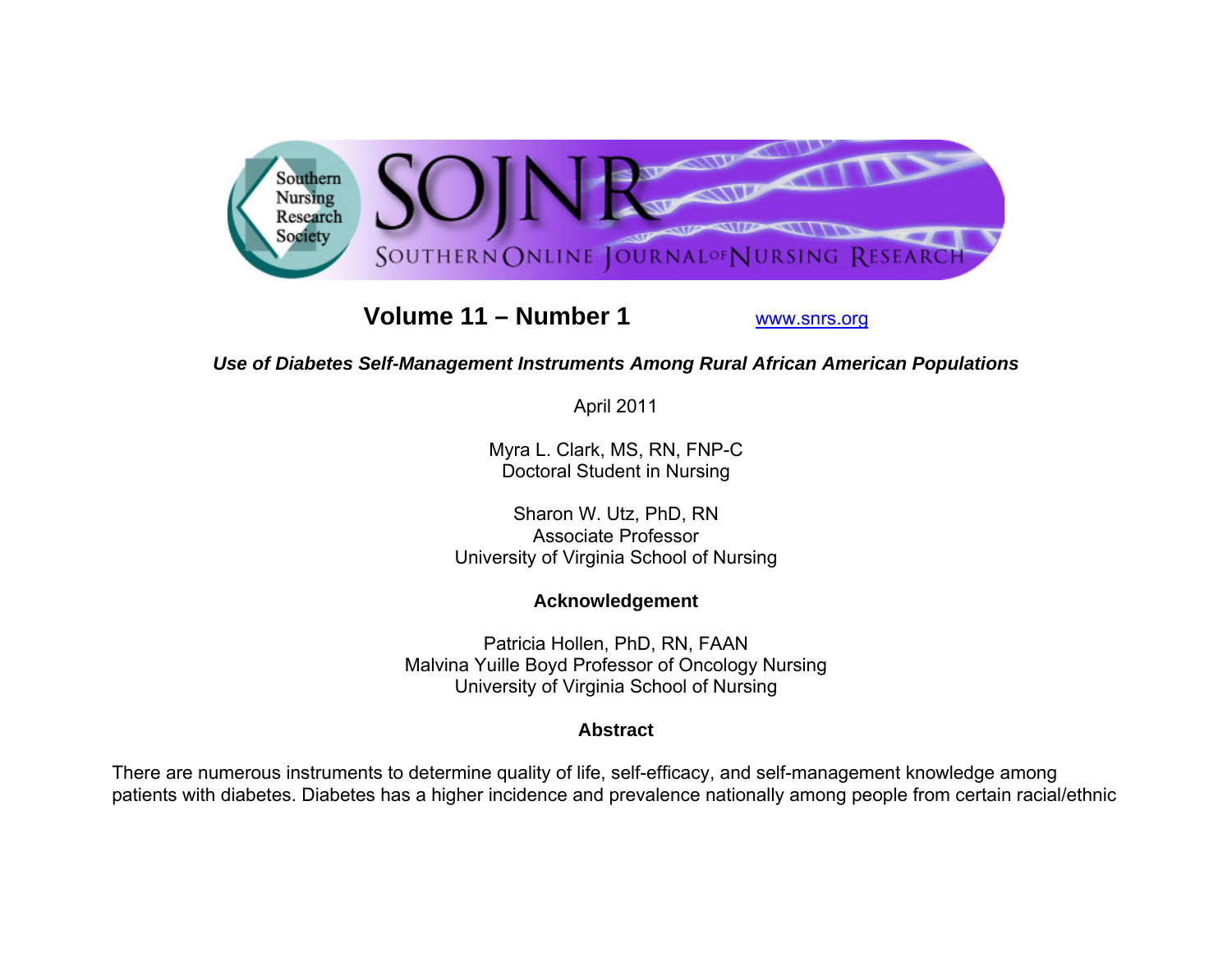groups and rural regions. Choosing the appropriate instrument is central to meaningful analysis of research data. The purpose of this review of the evidence was to examine diabetes self-management instruments used in research with rural African American populations diagnosed with diabetes. A search was conducted of medical and nursing literature to examine published research reports using instruments to measure diabetes self-management, focusing on samples of rural African Americans. Results revealed diabetes-specific instruments measuring self-management among African American populations cited in the literature include a summary of diabetes self-care activities, Diabetes Knowledge Test, Diabetes Empowerment Scale-Short Form, the Spoken Knowledge in Low Literacy in Diabetes Scale, and the Diabetes Self-Care Practices questionnaire. Finding appropriate instruments to measure outcomes is central to measuring the problem and determining changes over time. Educators, healthcare providers, and researchers should use instruments that have been shown to be culturally appropriate, valid, and reliable to assess accurately the effectiveness of diabetes self-management, and to tailor diabetes education programs effectively when working with rural African American populations.

**Keywords:** instruments, diabetes, diabetes self-management, rural, and African American

## *Use of Diabetes Self-Management Instruments Among Rural African American Populations*

## **Introduction**

There are numerous instruments to determine quality of life, self-efficacy, and self-management knowledge among patients with diabetes. Psychometric properties of several diabetes-specific instruments have been discussed in the literature.**1-5 6-9** Psychometric analysis of instruments used in research studies is a crucial component of research design. DeVon et al. provide a review of psychometric properties including definitions of reliability and validity.**<sup>10</sup>** Choosing the appropriate instrument is central to meaningful analysis of research data. This paper will discuss instruments typically used to measure diabetes self-management among rural African-American populations diagnosed with diabetes.

## **Background**

Diabetes is a chronic progressive disease with multiple complications and a higher incidence and prevalence nationally among people from certain racial/ethnic groups and rural regions.**11,12** Diabetes has been linked to lower socioeconomic status, obesity, poor nutrition, and family history of diabetes. Rates of diabetes are higher in rural areas where healthcare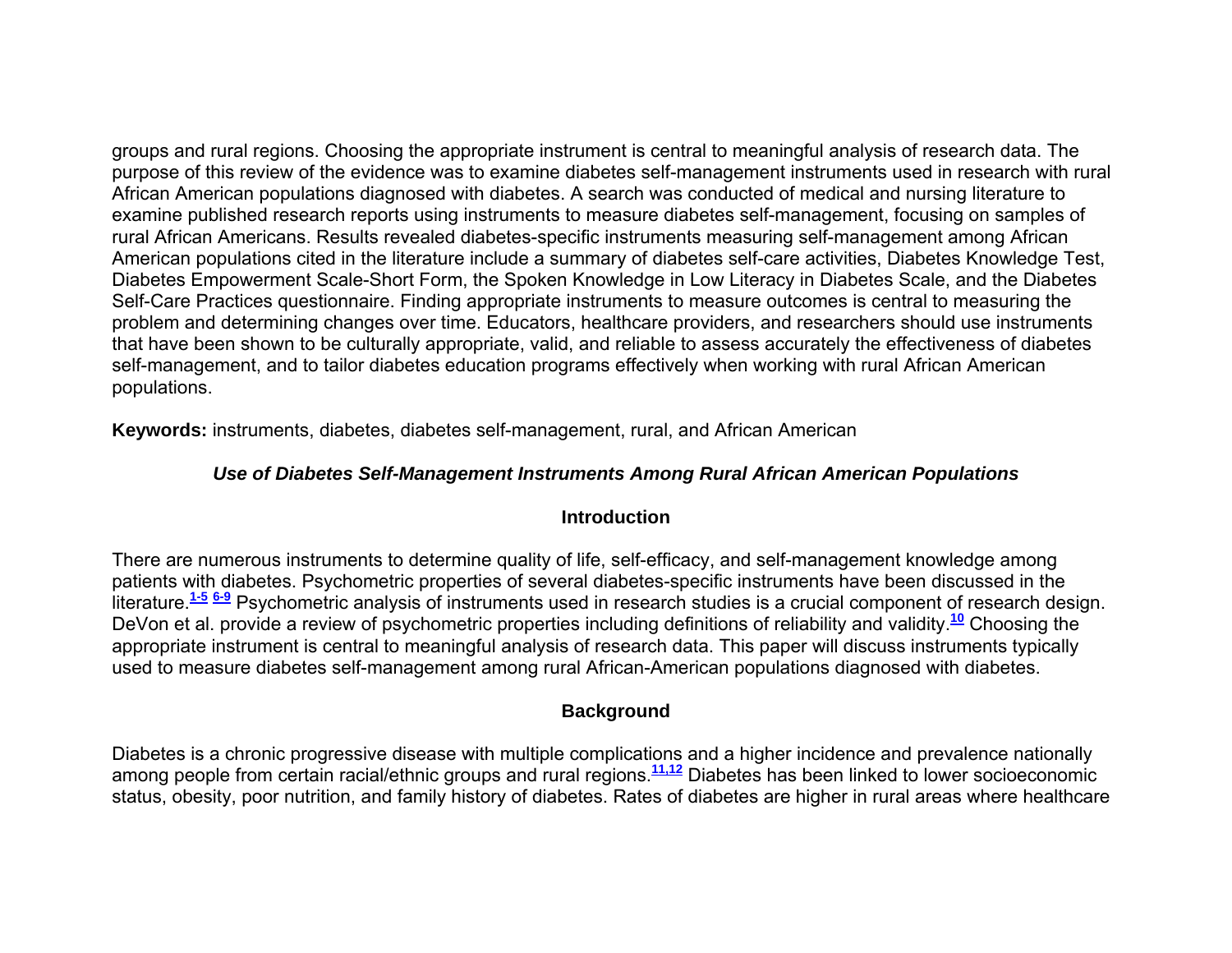disparities are increased by the lack of specialty providers, lack of access to healthcare facilities, high rates of poverty, and cultural beliefs that may prevent seeking or accepting health care.**13,14** Diabetes represents a serious health problem among African Americans with rates of 14.7% compared to an overall rate of 10.7% among U.S. adults.**<sup>15</sup>** African Americans have high rates of inadequate glycemic control, hypertension, and dyslipidemia relative to the population as a whole, and are thus at risk for micro and macro-vascular complications.<sup>16,17</sup>

Funnell and associates defined diabetes self-management as "the ongoing process of facilitating the knowledge, skill, and ability necessary for diabetes self-care."**18pS89** Necessary components of self-management include self-care behaviors and problem solving. Barriers to self-management in rural minority populations include lack of access to specialty healthcare providers and socioeconomic differences from urban populations.**<sup>19</sup>** Additionally, the influence of cultural considerations such as duty to family and God's will, the health professional as an outsider, and use of home remedies need to be considered particularly among racial/ethnic minorities.**9,20,21**

Diabetes self-management education/training (DSME), defined as a process to assist in diabetes self-care, has demonstrated improvements in outcomes and reduction in complications. Self-management is considered crucial for all people with diabetes for monitoring the disease process, prevention of complications, and glycemic control leading to improved quality of life.**18,22** There are many approaches to diabetes self-management, but successful programs include group education, behavioral goal-setting, and attention to cultural health perspectives.**18,23** The goals of diabetes education programs are to improve decision-making in diabetes care, increase self-efficacy , improve health maintenance, improve quality of life, and decrease morbidity and mortality.**<sup>18</sup>** Successful diabetes education facilitates ongoing support for managing the disease and the illness. Furthermore, research indicates that culturally-tailored DSME improves selfmanagement among racial/ethnic populations.**24-26**

Use of instruments in research should be both specific and appropriate for the goals of the research study. This includes determining applicability of established instruments to populations that differ from those in original instrument development.**<sup>27</sup>** Instruments have been developed for assessing various aspects of diabetes.**<sup>1</sup>** Instruments used in rural African American populations to measure diabetes self-management include: the Summary of Diabetes Self-care Activities (SDSCA),**4,28** Diabetes Knowledge Test (DKT),**29,30** Diabetes Empowerment Scale-Short Form (DES-SF),**<sup>26</sup>** the Spoken Knowledge in Low Literacy in Diabetes Scale (SKILLD),**<sup>31</sup>** and the Diabetes Self-Care Practices questionnaire.**<sup>29</sup>**

## **Method and Data Sources**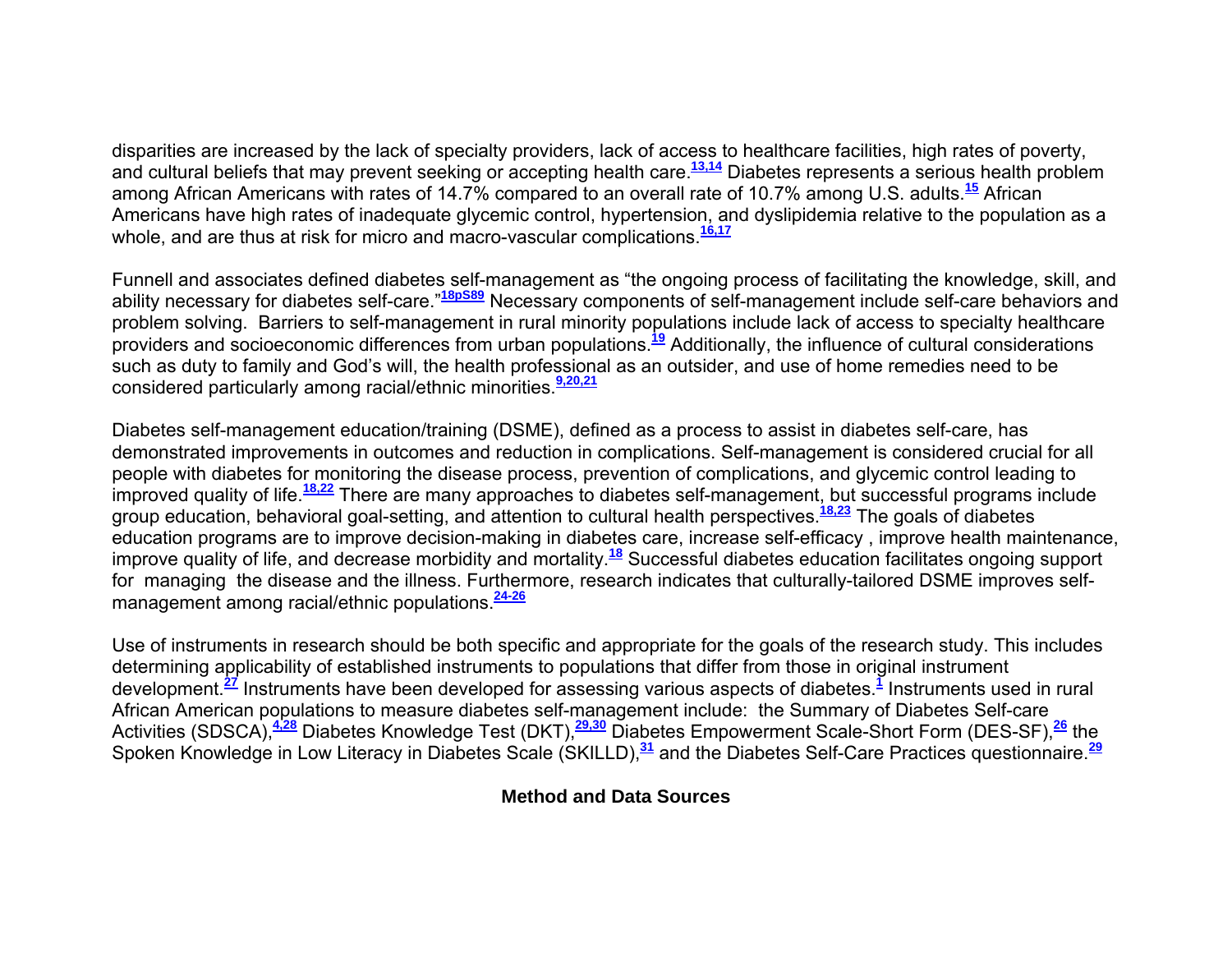The research question directing the literature search was: What instruments are used to assess diabetes selfmanagement in rural African American populations diagnosed with diabetes? A search was conducted of medical and nursing literature to examine published articles about instruments to measure diabetes care during the period from 1990 to 2010. Databases of CINAHL, PsychInfo, and MEDLINE were searched, focusing on research about instruments used for African Americans, diabetes, and self-management. Specific search terms used were instruments, diabetes, diabetes self-management, rural, and African American. Limits included English language, research, and adult. Additional search methods included searching and review of reference lists. Initial results yielded 126 articles of which 8 fit the criteria for the analysis, which were original research focused on diabetes self-management and using instruments with rural African American populations.

#### **Summary of Diabetes Instruments Used With African American Populations**

Bradley**<sup>27</sup>** stated that choice of instruments for measurement of diabetes outcomes should be both specific and appropriate for the goals of the research study. The determination must be made whether the instrument will be applicable to a population different from the original population studied during instrument development. Use of instruments in different populations or modification of established instruments may alter the original psychometrics; however, modifications may be necessary to fit the population being studied.**<sup>27</sup>** An example would be modifying to accommodate relevant language, cultural beliefs and/or behaviors. Researchers and healthcare providers should examine applicability to the study population before administering modified instruments.**<sup>27</sup>**

Diabetes- specific instruments measuring self-management among rural African American populations cited in the literature include: the Summary of Diabetes Self-care Activities (SDSCA),**4,28** Diabetes Knowledge Test (DKT),**29,30** Diabetes Empowerment Scale-Short Form (DES-SF),**<sup>26</sup>** the Spoken Knowledge in Low Literacy in Diabetes Scale (SKILLD),**<sup>31</sup>** and the Diabetes Self-Care Practices questionnaire.**<sup>29</sup>** Each of these instruments will be described and analyzed below in terms of their use in research with rural African American populations. Table 1 summarizes the instruments including number of questions, reading level, administration time, and ability for self-administration. Table 2 lists sample questions from each instrument. Table 3 provides an overview of instruments used in research studies with rural African American populations, including sample, research question if stated, psychometric properties and methods used when available. Each instrument below is analyzed according to the categories in Table 3.

*Summary of Self-Care Activities (SDSCA)*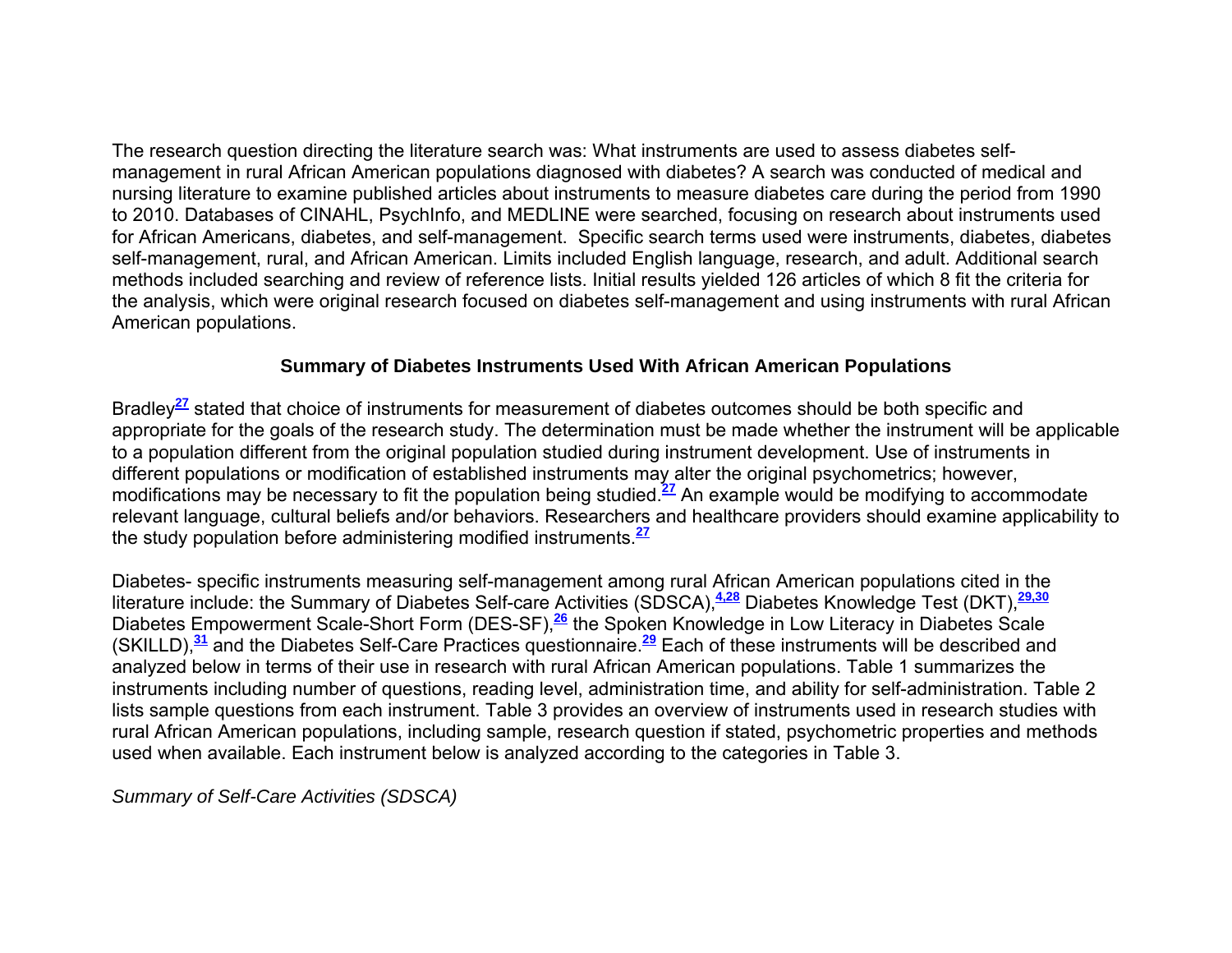The SDSCA has been used extensively with various racial/ethnic populations to measure diabetes self-management. The original SDSCA measured five areas of diabetes management: (1) general diet, (2) specific diet, (3) exercise, (4) medication, and (5) blood glucose monitoring. The revised SDSCA is an 11-item self-report questionnaire.**<sup>7</sup>** The revised SDSCA includes items on foot care and smoking. Modifications to the revised version also include moving the medication questions to the expanded version and changing the diet questions to focus on carbohydrate intake. Scores are calculated for each area creating five subscales measured by the SDSCA: diet, exercise, blood glucose testing, foot checks, and smoking status. Numerical scoring of items is based on the number of days of the week that the behavior is enacted (0-7); then compared to a standard score with a mean of zero and a standard deviation of one. A mean number is then calculated for each area by averaging the standard scores; overall Cronbach's alpha is 0.71; however, Toobert, Hampson, and Glasgow recommend use of inter-item correlations to measure internal consistency reliability.**<sup>7</sup>** The SDSCA is well validated; for example, moderate stability measurement (0.43 to 0.58) of test-retest was performed during instrument revision. Patient burden is minimal as to time required for administration (5 - 10 minutes), self report style, and readability level (Flesch readability 7th grade). In addition, the SDSCA can be used in measuring diabetes selfmanagement changes over time.

#### *Diabetes Knowledge Test (DKT.*

The Diabetes Knowledge test, developed by the Michigan Diabetes Research Training Center (MDRTC) for educators and researchers, is a two-part, 23-item questionnaire that measures diabetes knowledge.**<sup>2</sup>** Part one consists of general questions and is applicable to individuals with either type 1 or type 2 diabetes. Part two is specific for those who use insulin. The general knowledge portion has questions related to: (1) diet, (2) HbA1c, (3) hypoglycemia management, (4) activity, (5) effect of illness and infection on blood sugar levels, (6) foot care, and (7) signs and symptoms of diabetic neuropathy. Scoring is done by summing the number of questions answered correctly. Higher scores mean that an individual has greater knowledge about diabetes and management of diabetes than those individuals who score lower on the instrument. The DKT can be self-administered. The readability level is 6th grade. Administration time is 15 minutes; therefore, the instrument is administered easily to a broad range of participants. Reliability of the sample was tested with Cronbach's alpha (a = .71 overall). Content validity was tested with analysis of scores (1) by diabetes type and treatment, (2) by educational level, and (3) by prior diabetes education. The sample was tested in two sectors: 312 community and 499 public health clinic participants. The public health clinic sample was 17% African American, 61% non-insulin use, and 68% female.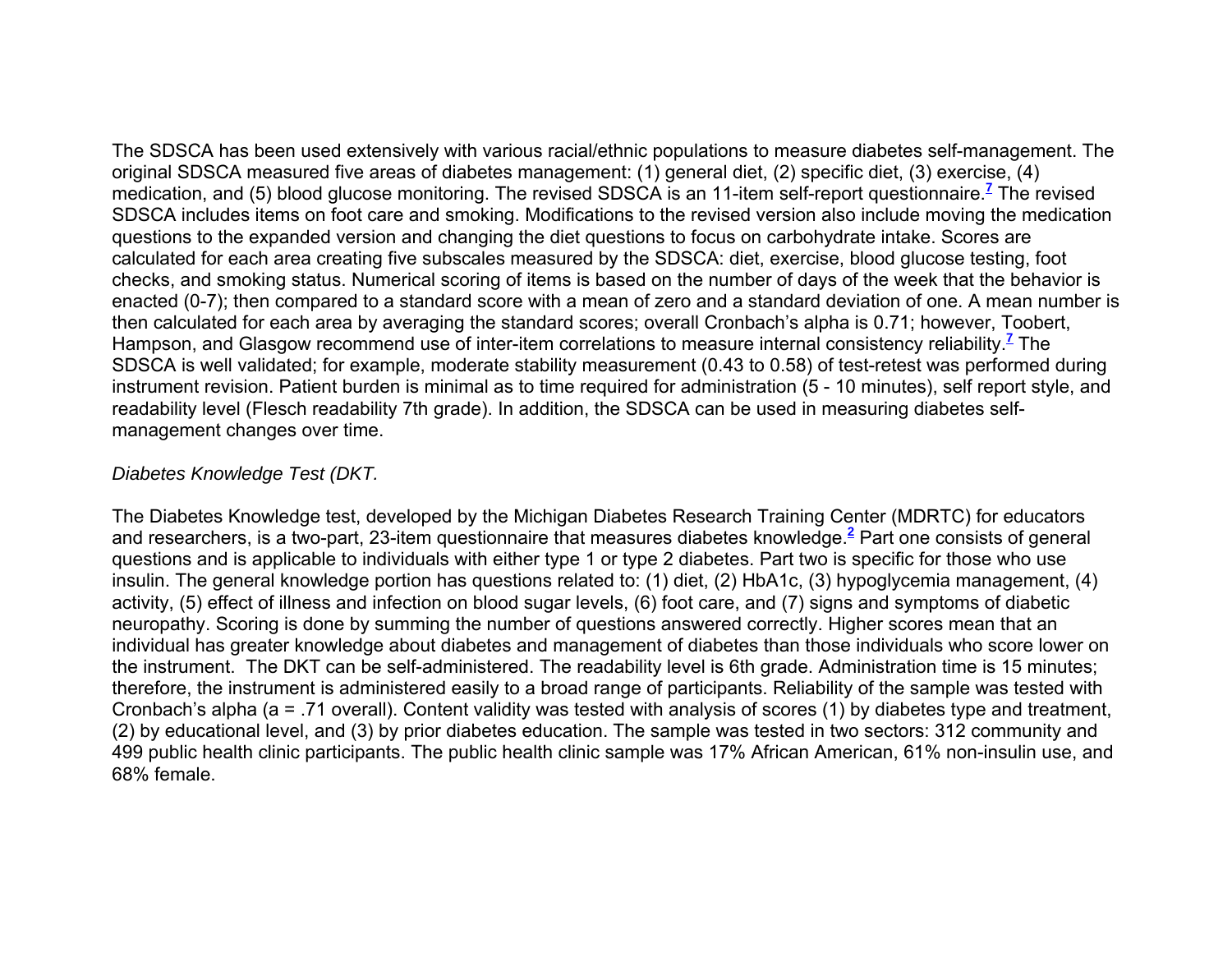In summary, patient burden is minimal with use of the DKT regarding time required for administration, self report style, and readability level. Cost is minimal because the copyrighted instrument is freely accessible with acknowledgement to the MDRTC. Stability measurement by test-retest was not performed during instrument development. The Michigan Diabetes Research Training Center**<sup>32</sup>** states that this instrument should not be used to evaluate diabetes selfmanagement education/training because the questions do not match item-to-item with diabetes self-management program educational components, but rather it should be used as a measure of general diabetes knowledge.

#### *Diabetes Empowerment Scale-Short Form (DES-SF)*

The DES-SF is an 8-item Likert-type rating scale used to measure psychosocial efficacy of people with diabetes.**<sup>33</sup>** Developed by researchers at the University of Michigan Diabetes Research Treatment Center (MDRTC), the DES-SF was revised from its predecessor, the 28-item Diabetes Empowerment Scale (DES). The original instrument measured eight conceptual domains: (1) assessing the need for change, (2) developing a plan, (3) overcoming barriers, (4) asking for support, (5) supporting oneself, (6) coping with emotion, (7) motivating oneself, (8) making appropriate individualized diabetes choices. The original DES also measured three subscales: (1) managing the psychological aspects of diabetes, (2) assessing dissatisfaction and readiness to change, and (3) setting and achieving goals. The DES-SF uses the highest ranked item from the original instrument for each conceptual domain. The DES-SF can be self-administered to patients as a brief measure of overall patient diabetes self-efficacy.**<sup>33</sup>** The original DES was based on Bandura's Self-efficacy theory.**<sup>34</sup>** The empirically derived DES-SF asks the participant to consider responses to the question "in general I believe that I..." and offers 5 Likert-type response choices:  $1 =$  strongly disagree,  $2 =$  disagree,  $3 =$  neutral,  $4 =$  agree,  $5 =$  strongly agree. Scoring is performed by summing the total items completed and dividing by the number of items completed. Patients who score 3.00 or less will be placed in a negative attitude group. Patients who score greater than 3.00 will be placed in the positive attitude group.**<sup>35</sup>** A positive attitude score (> 3.0) will be interpreted as a higher level of self-efficacy. The Flesch-Kincaid readability indicates a 7th grade level; administration time is 5 minutes; therefore, the instrument is easily administered to a broad range of participants**.** DES-SF was tested on a sample of 229 patients enrolled in a diabetes education program. Equivalent-form reliability for the new sample was tested with Cronbach's alpha ( $\alpha$  = 0.84). Construct validity was established by representation of each domain identified in the original DES from self-efficacy theory. Content validity was verified by a positive change between DES-SF scores and HbA1C levels after completion of a diabetes education program.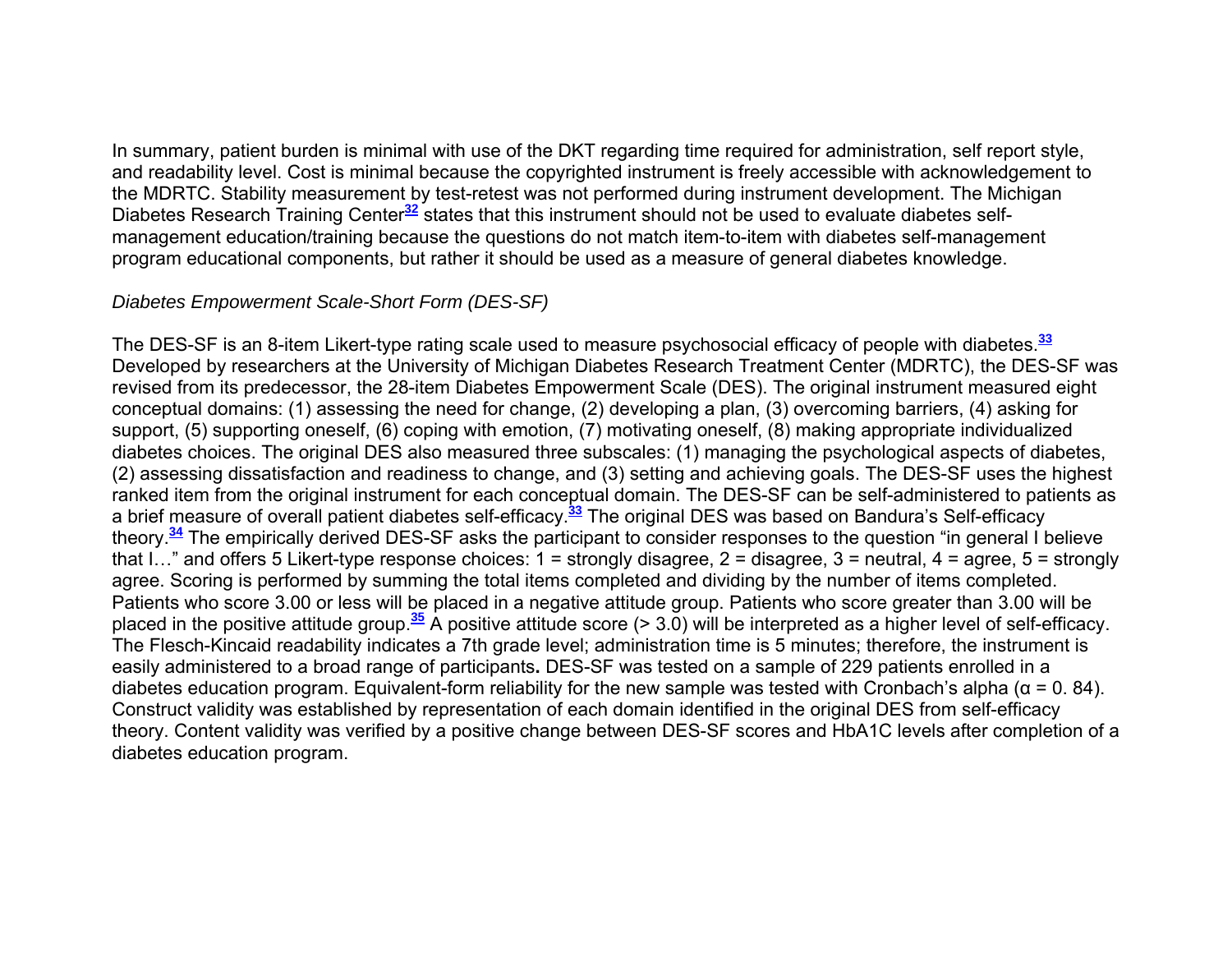Patient burden is minimal with use of the DES-SF in terms of the time required for administration, self-report style, and readability level. Cost is minimal as the copyrighted instrument is freely accessible with acknowledgement to the MDRTC. Stability measurement by test-retest was not performed during instrument development. Internal consistency among the subscales was determined by factor analysis using Pearson's correlations and ranged from 0.32 to 0.75. Construct validity, measured via factor analysis, was supported with adherence to Bandura's Social Cognitive Theory and domain representation. The DES-SF is useful in determining level of self-efficacy among patients with type 2 diabetes; also, in evaluating outcomes of diabetic education. The DES-SF can be used in planning and evaluating diabetes selfmanagement among patients with diabetes.

#### *Diabetes Self-Care Practices*

The Diabetes Self-care Practices instrument is a self-report log for participants to record self-care activities. The instrument measures self-care actions related to: (1) diet, (2) home glucose monitoring, (3) medications, (4) exercise, and (5) foot care.**<sup>36</sup>** The participant is asked to respond to the frequency of self-care activities ranging from (100%) *all of the time*, 75%, 50%, 25%, to(0%) never. Scoring demonstrates actions related to the treatment plan in each of the self-care areas.**<sup>36</sup>** Internal consistency was tested with Cronbach's alpha (a = .88). Stability measurement was performed via testretest reliability of 95% indicating the instrument was appropriate in measuring self-care activities over time. Patient burden is minimal with use of the DSCP in terms of time required for administration (<10 minutes), self-report style, and readability level (< grade 6). Limitations include self-report over a time period of two days on dietary and self-care behaviors and subject bias.**<sup>29</sup>** The Diabetes Self-Care Practices questionnaire is useful in assessing perceived knowledge in diabetes self-management.

## *The Spoken Knowledge in Low Literacy in Diabetes Scale (SKILLD)*

The SKILLD is a 10-item, verbally-administered instrument to measure basic knowledge and self-care among individuals diagnosed with type 2 diabetes.**<sup>31</sup>** The SKILLD scale is the only instrument developed to be verbally administered. The instrument measures the following domains: (1) glucose management, (2) lifestyle modifications, (3) recognition of acute complications, (4) treatment of acute complications, and (5) activities to prevent long-term complications. The SKILLD scale asks the respondent to give responses to open-ended questions relating to diabetes self-management such as "What are the signs and symptoms of high blood sugar?" A second question relating to the same information is asked if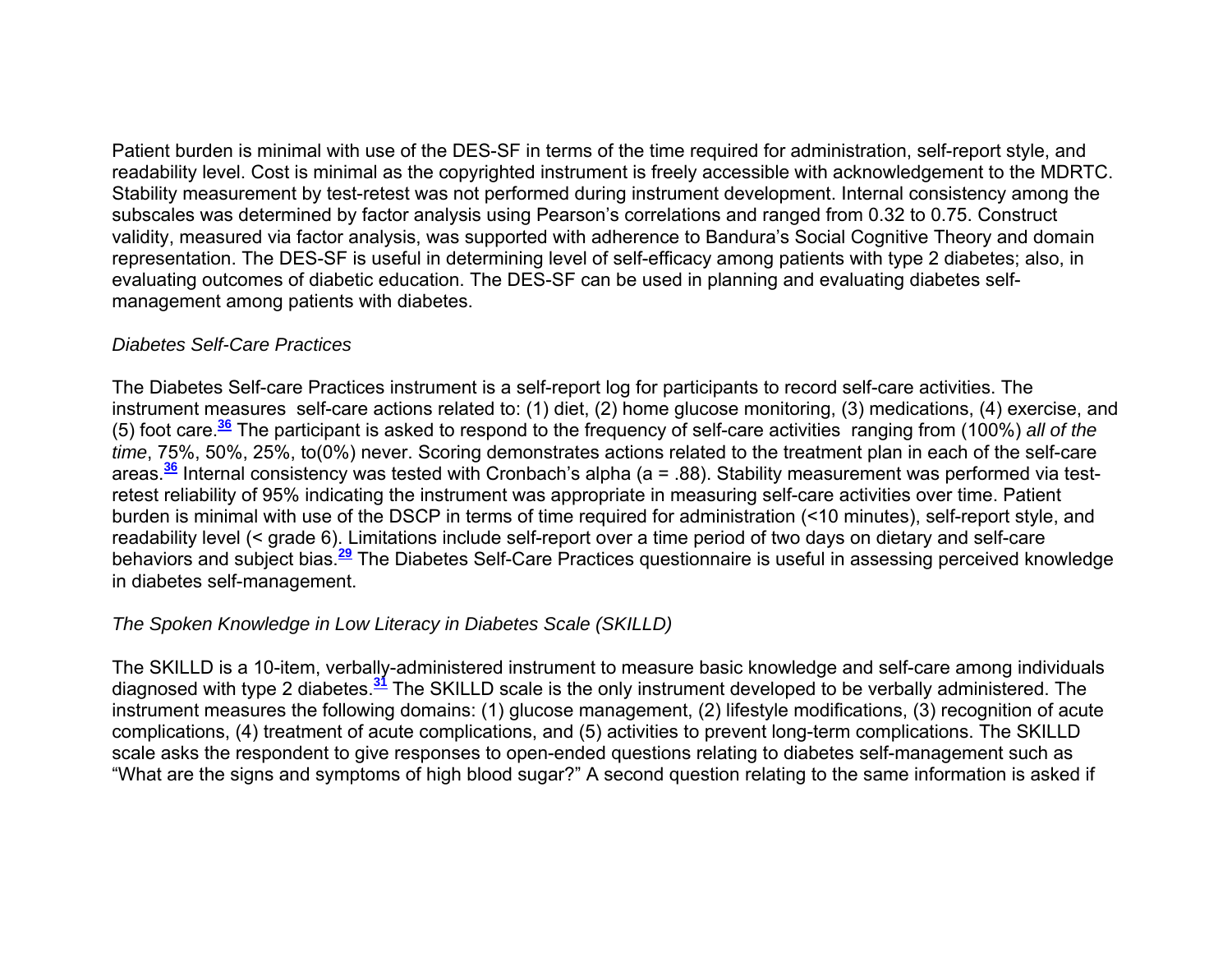the respondent is unable to answer within 10 to 15 seconds or does not understand the initial question. A limitation of the SKILLD scale is that it does not include questions relating to nutrition or medication.

Scoring is performed on the overall questionnaire score (0% - 100%) and on each individual scale item. Results are reported dichotomously, that is respondents who score 50% or less are placed in the 'low knowledge' group, while those who score greater than 50% are placed in the 'high knowledge' group.<sup>31</sup> The Flesch-Kincaid readability indicates below the 5th grade level, and the administration time is less than 10 minutes. Reliability for the new scale was tested with the Kuder-Richardson coefficient of reliability (0.72). Content validity was verified by a higher knowledge level among those respondents who had been diagnosed with diabetes for a longer time period, were on insulin for disease management, and who had lower HbA1c levels. Stability measurement by test-retest was not performed during instrument development. Patient burden is minimal with use of the SKILLD scale with relation to time required for administration, verbal administration style, and readability level. The SKILLD scale is useful in assessing diabetes knowledge among those from vulnerable populations with low literacy, and results help to identify topics of diabetes management that need additional attention.

#### **Analysis of Studies Using Diabetes Self-Management Instruments**

A summary of studies in rural African American populations with diabetes that use of instruments described above is presented in Table 4. The analysis will discuss briefly the study, population, and usefulness of the instrument in the study population.

## *Summary of Diabetes Self-Care Activities (SDSCA)*

The Summary of Diabetes Self-Care Activities (SDSCA), a well-established instrument for measuring diabetes self-care behaviors, has been used as a measure of self-management among rural African American samples. Three studies used the SDSCA in measuring self-care behaviors in rural African American populations. Amoako, Skelly, and Rossen**<sup>28</sup>** in a study of 68 rural African American women found improved psychosocial adjustment correlates with increased performance of self-care behaviors. They also found that participants demonstrated increased psychosocial adjustment with a decrease in uncertainty regarding diabetes self-care. Limitations of this study include a limited test-retest interval of 2 weeks that did not allow assessment of the long-term effects in this sample. However, Wallston, Rothman, and Cherrington**<sup>4</sup>** in a multi-ethnic study of 398 participants (134 African Americans), modified the SDSCA into two-item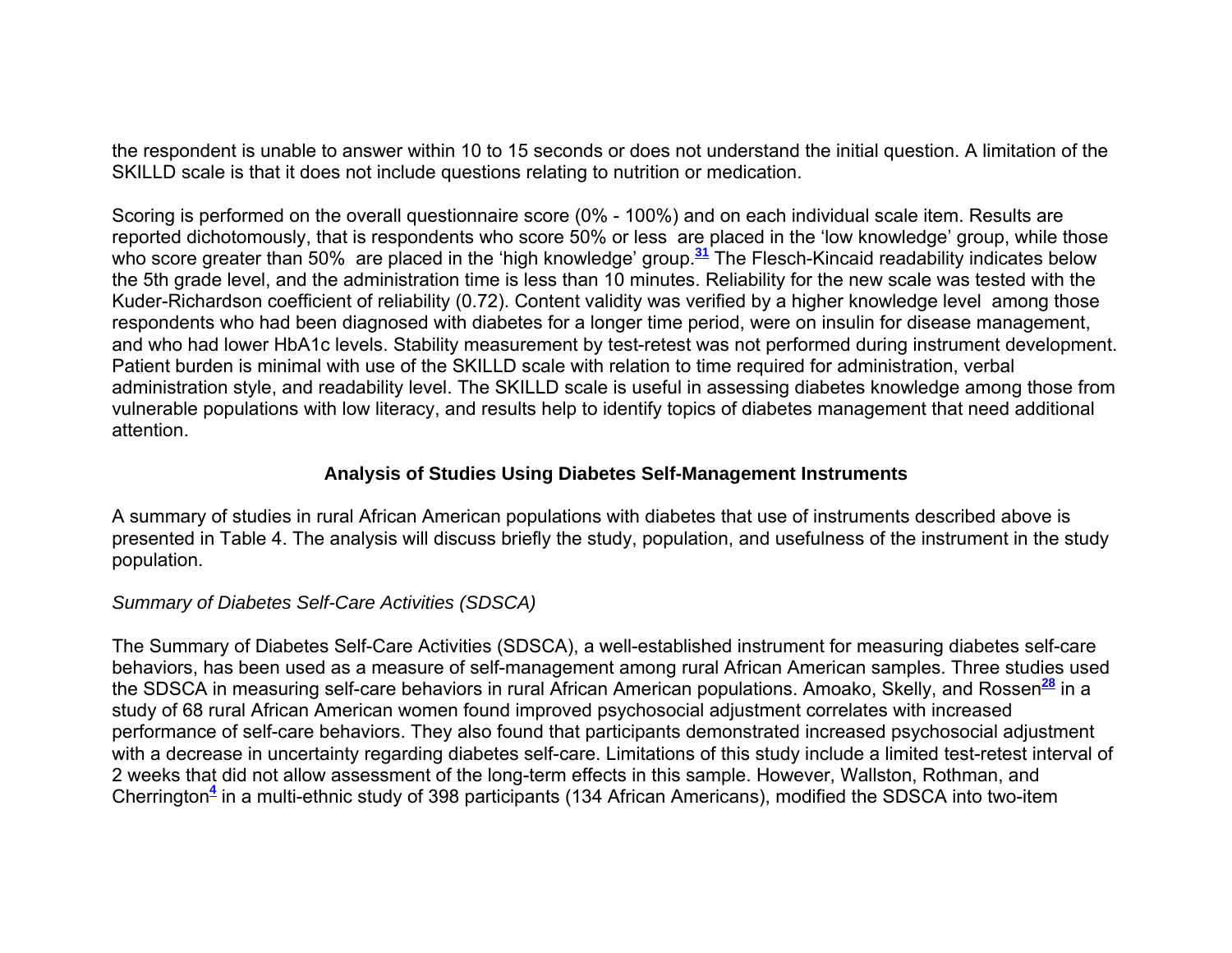subscales and found a weak correlation (.29) between self-care activities. This study was used in the development of the Perceived Diabetes Self-Management Scale (PDSMS). Finally, Utz et al.**<sup>26</sup>** used the SDSCA in a quasi-experimental pilot study of 41 rural African American individuals with diabetes to measure change in diabetes self-care management from baseline and post-intervention. SDSCA results showed clinical importance in the intervention group, who received group DSME, with an increase noted in the self-care behaviors of foot care and carbohydrate spacing.**<sup>26</sup>** The SDSCA is a convenient measure for clinicians, educators, and researchers to assess diabetes self-management practices in a population. Limitations include self-report by respondents.

## *Diabetes Knowledge Test (DKT)*

Two studies used the DKT in measuring diabetes knowledge in rural African American populations. Nguyen et al.**<sup>30</sup>** studied a multi-ethnic (*<sup>n</sup>* = 31 African American, *<sup>n</sup>* = 28 Native American, *<sup>n</sup>* = 31 non-Hispanic white) elderly rural population to determine the relationship between glycemic control and the executive function of cognition. The Diabetes Knowledge Test (DKT) was used to assess a participant's knowledge in diet, exercise, and glucose management. This cross-sectional study was statistically significant for the relationship between glycemic control and executive function. Executive function is defined as a "domain of cognition" including components necessary for management of complex tasks such as diabetes self-management.**<sup>30</sup>** The overall model was not statistically significant for glycemic control and executive function when self-care behaviors were considered. However, this study has important clinical implications including a relationship between decreased executive function and lower diabetes knowledge (*p* < .001).**<sup>30</sup>** This suggests that healthcare providers should assess executive function among older patients when determining self-care behavior management such as a measure of executive function. Skelly, Carlson, Leeman, Holditch-Davis, and Soward**<sup>29</sup>** also used the Diabetes Knowledge test to conduct a pilot study of 41 African American women, with type 2 diabetes from various rural areas in one state. Participants were randomly assigned to test the effectiveness of a four module, in-home teaching intervention focusing on the symptoms experienced by the individual. The Diabetes Knowledge Test was designed originally to be used to assess diabetes knowledge among the sample; however, the DKT proved too difficult for this particular sample. This finding reinforces the need for instruments to be appropriate for the study, including level of readability.

*Diabetes Empowerment Scale-Short Form (DES-SF)*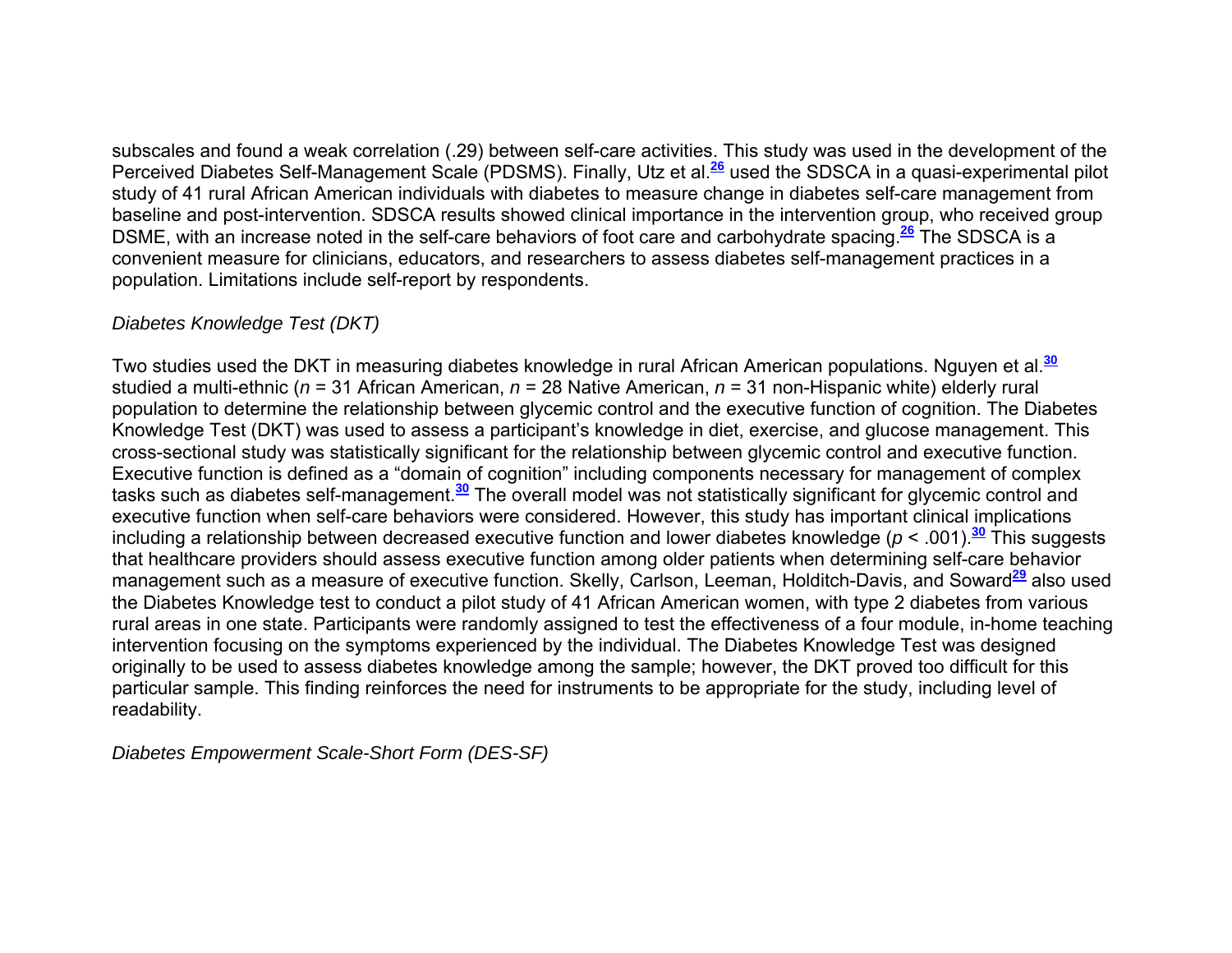The Diabetes Empowerment Scale-Short Form (DES-SF) has been used in one study relating to rural African American populations.**<sup>26</sup>** Utz and associates**<sup>26</sup>** conducted a culturally tailored intervention pilot study for African American individuals (*<sup>n</sup>* = 21) diagnosed with diabetes. The Diabetes Empowerment Scale-Short Form was used to measure diabetes selfefficacy in this sample. Reasons for effectiveness of this instrument include the ability of educators and researchers to determine changes in diabetes self-efficacy between baseline and post-intervention, thereby allowing determination of an individual's psychosocial self-efficacy related to diabetes self-management. Additionally, patient burden is minimal with a 5-minute administration time.

## *Diabetes Self-Care Practices*

The Diabetes Self-Care Practices questionnaire has been used in two studies focusing on rural African American populations. Skelly et al.**<sup>29</sup>** also measured self-care practices, in the above described pilot study, by use of the Diabetes Self-Care Practices instrument.**<sup>29</sup>** Statistical significance between intervention and control groups was shown by improvement in self-care behaviors in the domains of medication-taking, eating a healthy diet, home glucose monitoring, and foot care following the intervention. A recent randomized control-intervention study by Skelly et al.**<sup>20</sup>** used the Self-Care Practices instrument to measure self-care behaviors among 180 rural African American women, to measure the effectiveness of a follow-up telephone booster to an intervention group. These studies demonstrate the need for a culturally-tailored instrument, tailored to the needs of the individual. The Diabetes Self-Care Practices instrument provides information to providers, educators, and researchers to assess diabetes self-care among patients and research participants.

## *The Spoken Knowledge in Low Literacy in Diabetes Scale (SKILLD)*

One study used the Spoken Knowledge in Low Literacy in Diabetes Scale. Rothman et al. (2005) conducted a study to assist in development of the SKILLD instrument to measure diabetes knowledge among low literacy adults.**<sup>31</sup>** The sample (*<sup>n</sup>* = 217) consisted of 65% African American individuals with diabetes. This study not only showed that individuals with lower literacy have less knowledge of diabetes symptoms and management, but also found a relationship between knowledge and glycemic control (HbA1C). Reasons for effectiveness of this instrument include the ability of educators and providers to assess knowledge deficits and tailor education to individuals with low literacy. Limitations of this study include no longitudinal follow-up to measure the effectiveness of increased knowledge and improvement in diabetes outcomes in addition to absence of questions related to nutrition and medication.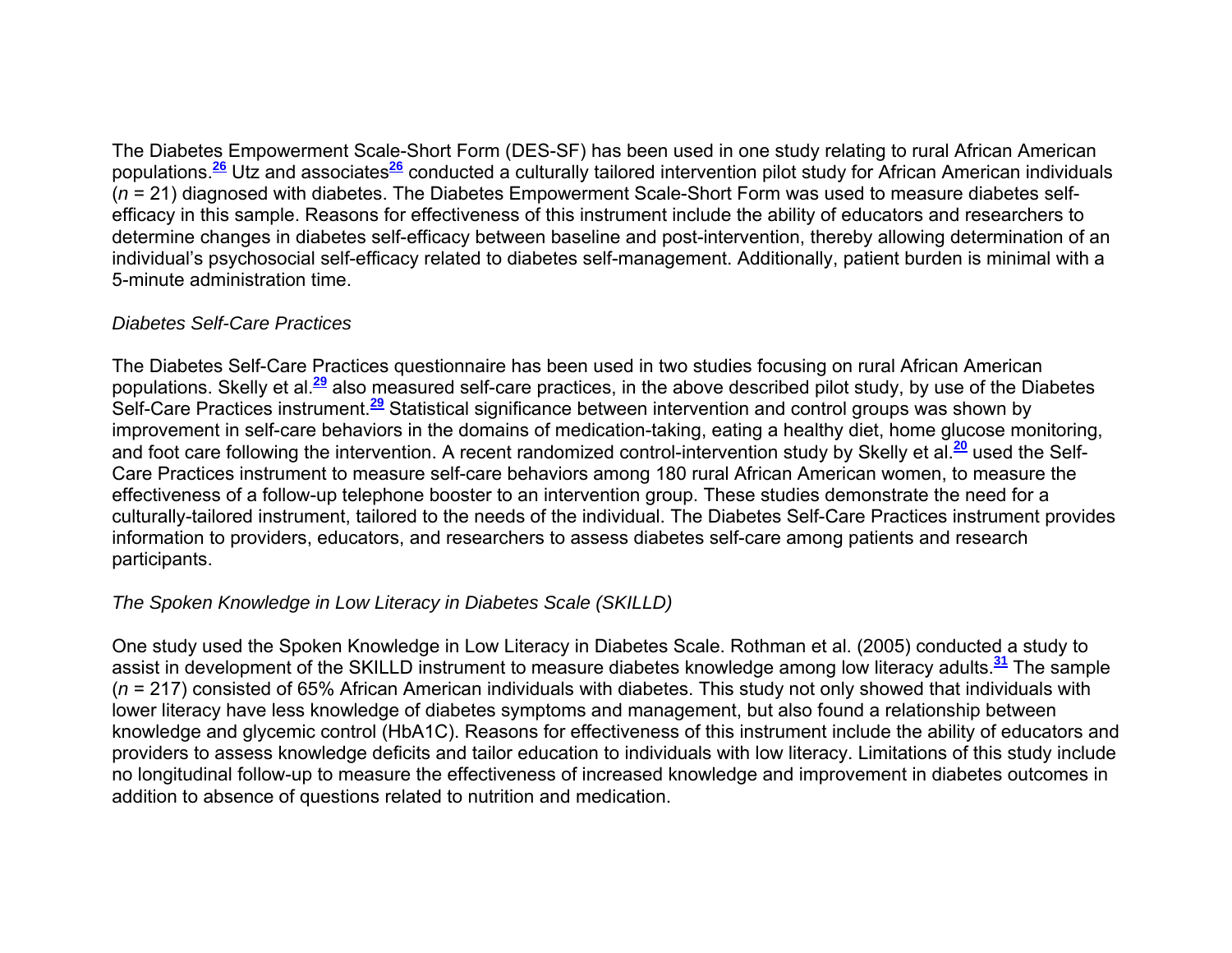It should be noted that most researchers did not comment on the usefulness, validity, or patient burden of the instruments; however, Skelly et al,**<sup>29</sup>** in their pilot study of individuals with diabetes, stated that the Diabetes Knowledge Test had a readability level that was beyond the literacy level of the study participants. This finding emphasizes the need of the researcher or educator to determine the appropriateness of the instrument for the population. Rothman and colleagues**<sup>31</sup>** stated that the Spoken Knowledge in Low Literacy in Diabetes Scale was effective in assessing knowledge deficits for individuals with low literacy.

## **Conclusion**

As noted, the incidence of diabetes and rate of complications are higher among African Americans. Disparities are even greater among racial/ethnic minorities living in rural locations. Given these serious health problems among rural African Americans, researchers and clinicians need to examine relationships between diabetes knowledge, self-management, and improved outcomes. The importance of finding appropriate instruments to measure outcomes is central to measuring the problem and determining changes over time. Additionally, it is important for rigorous research design to determine the appropriateness of psychometric properties for specific study populations. This includes determination of previous psychometric testing or testing within the scope of the research study.

Several instruments, including the Summary of Self-Care Activities (SDSCA*)*,**4,28** Diabetes Knowledge Test (DKT),**29,30** Diabetes Empowerment Scale-Short Form (DES-SF),**<sup>26</sup>** Diabetes Self-Care Practices questionnaire,**28,29** and The Spoken Knowledge in Low Literacy in Diabetes Scale (SKILLD)**<sup>31</sup>** have been used successfully in rural African American populations. Educators, healthcare providers, and researchers should use instruments that have been shown to be culturally appropriate, such as those described above, to assess accurately the effectiveness of diabetes selfmanagement, and to tailor diabetes education programs effectively when working with rural African American populations.

#### **References**

- 1. Eigenmann, C. A., Colagiuri, R., Skinner, T. C., & Trevena, L. (2009). Are current psychometric tools suitable for measuring outcomes of diabetes education? *Diabetic Medicine*, 26, 425-536. DOI: 10.1111/j.1464- 5491.2009.02697.x.
- 2. Fitzgerald, J. T., Funnell, M. M., Hess, G. F., Barr, P. A., Anderson, R. M., Hiss, R. G., & Davis, W. K. (1998). The reliability and validity of a brief diabetes knowledge test. *Diabetes Care*, 21(5), 706-710.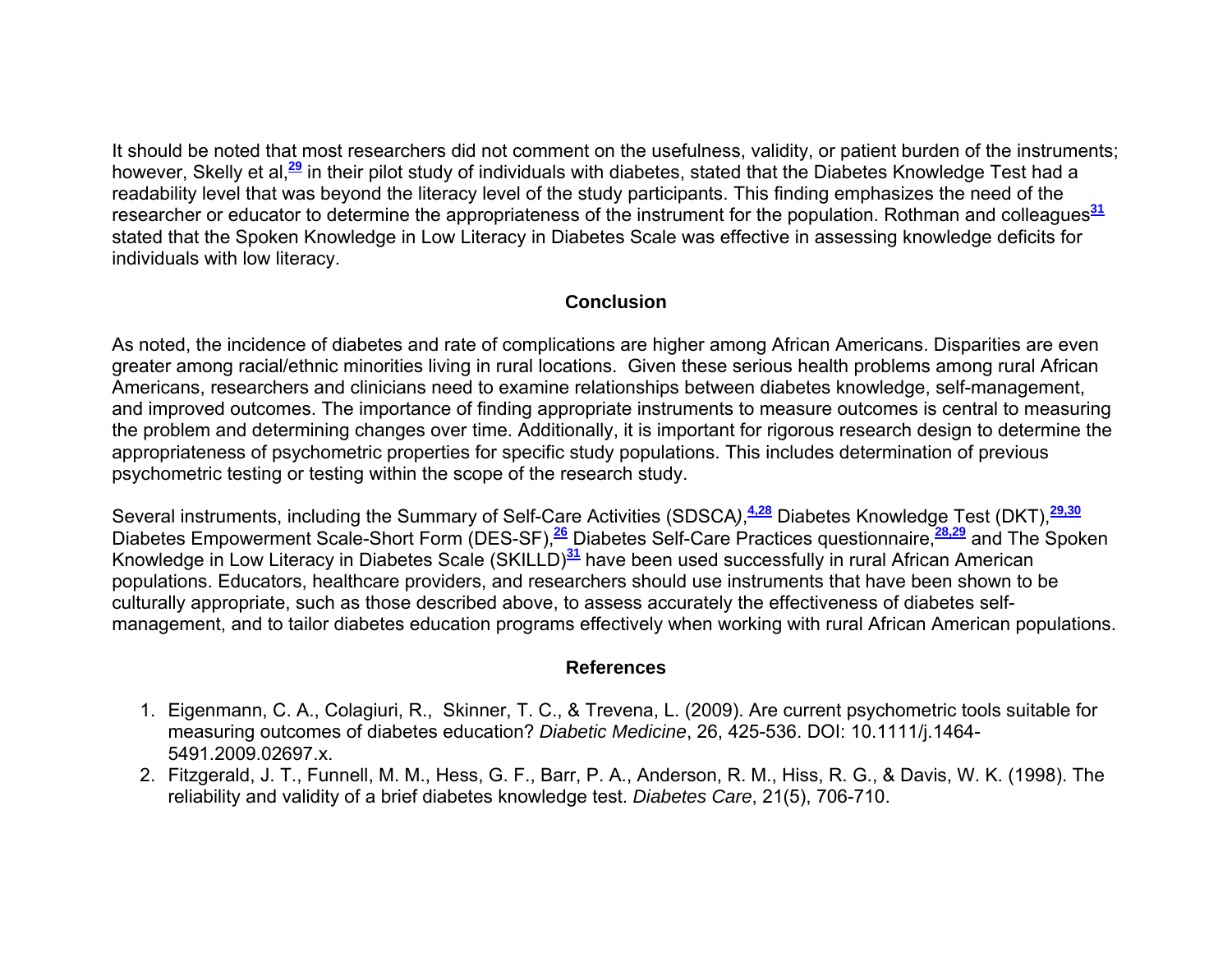- 3. Beeney, L. J., Dunn, S. M., & Welch, G. (1994). Measurement of diabetes knowledge: The development of the DKN scales. In C. Bradley (Ed.), *Handbook of psychology and diabetes* (pp. 159-190). Amsterdam, The Netherlands: Harwood Academic Publishers.
- 4. Wallston, K. A., Rothman, R. L., & Cherrington, A. (2007). Psychometric properties of the Perceived Diabetes Self-Management Scale (PDSMS). *Journal of Behavioral Medicine*, 30, 395-410. DOI: 10.1007/s10865-007-9110-y.
- 5. Lin, C., Anderson, R. M., Chang, C., Hagerty, B. M. ,& Loveland-Cherry, C. J. (2008). Development and testing of the Diabetes Self-Management Instrument: A confirmatory analysis. *Research in Nursing and Health*, 31, 370-380. DOI: 10.1002/nur.20258.
- 6. Rothman, R. L., Malone, R., Bryant, B., Wolfe, C., Padgett, P., DeWalt, D. A., Weinberger, M., & Pignone, M. (2005). The Spoken Knowledge in Low Literacy in Diabetes Scale: A diabetes knowledge scale for vulnerable patients. *The Diabetes Educator*, 31(2), 215-224. DOI: 10.1177/0145721705275002.
- 7. Toobert, D. J., Hampson, S. E. ,& Glasgow, R. E. (2000). The Summary of Diabetes Self-Care Activities measure. *Diabetes Care*, 23(7), 943-950.
- 8. Hill-Briggs, F., Yeh, H., Gary, T. L., Batts-Turner, M., D'Zurilla, T. & Brancati, F. L. (2007). Diabetes problemsolving scale development in an adult African American sample. *The Diabetes Educator*, 33(2), 291-299. DOI: 10.1177/0145721707299267.
- 9. Fitzgerald, J. T., Anderson, R. M., Gruppen, L. D., Davis, W. K., Aman, L. C., Jacober, S. J., & Grunenberger, G. (1998). The reliability of the diabetes care profile for African Americans. *Evaluation & the Health Professions*, 21(1), 52-65.
- 10. DeVon, H. A., Block, M. E., Moyle-Wright, P., Ernst, D. M., Hayden, S. J., Lazzara, D. J., et al. (2007). A psychometric toolbox for testing validity and reliability. *Journal of Nursing Scholarship*, 39(2), 155-164.
- 11. Centers for Disease Control and Prevention (2009). Estimated county-level prevalence of diabetes and obesity-United States, 2007. *Morbidity and Mortality Weekly Report*, 58(45), 1259-1263.
- 12. Dabney, B., & Gosschalk, A. (2007). Diabetes in rural areas: A literature review. In Gamm, L.D., Hutchison, L.L., Dabney, B.J. & Dorsey, A.M. (eds.). *Rural Healthy People 2010: A companion document to Healthy People 2010*  (vol. 2). College Station, TX: The Texas A & M University System Health Science Center, School of Rural Public Health, Southwest Rural Health Research Center.
- 13. Utz, S. W. (2008). Diabetes care among rural Americans. *Annual Review of Nursing Research*, 26, 3-39.
- 14. Massey, C. N., Appel, S. J., Buchanan, K. L., & Cherrington, A. L. (2010). Improving diabetes care in rural communities: An overview of current initiatives and a call for renewed efforts. *Clinical Diabetes*, 28(1), 20-26.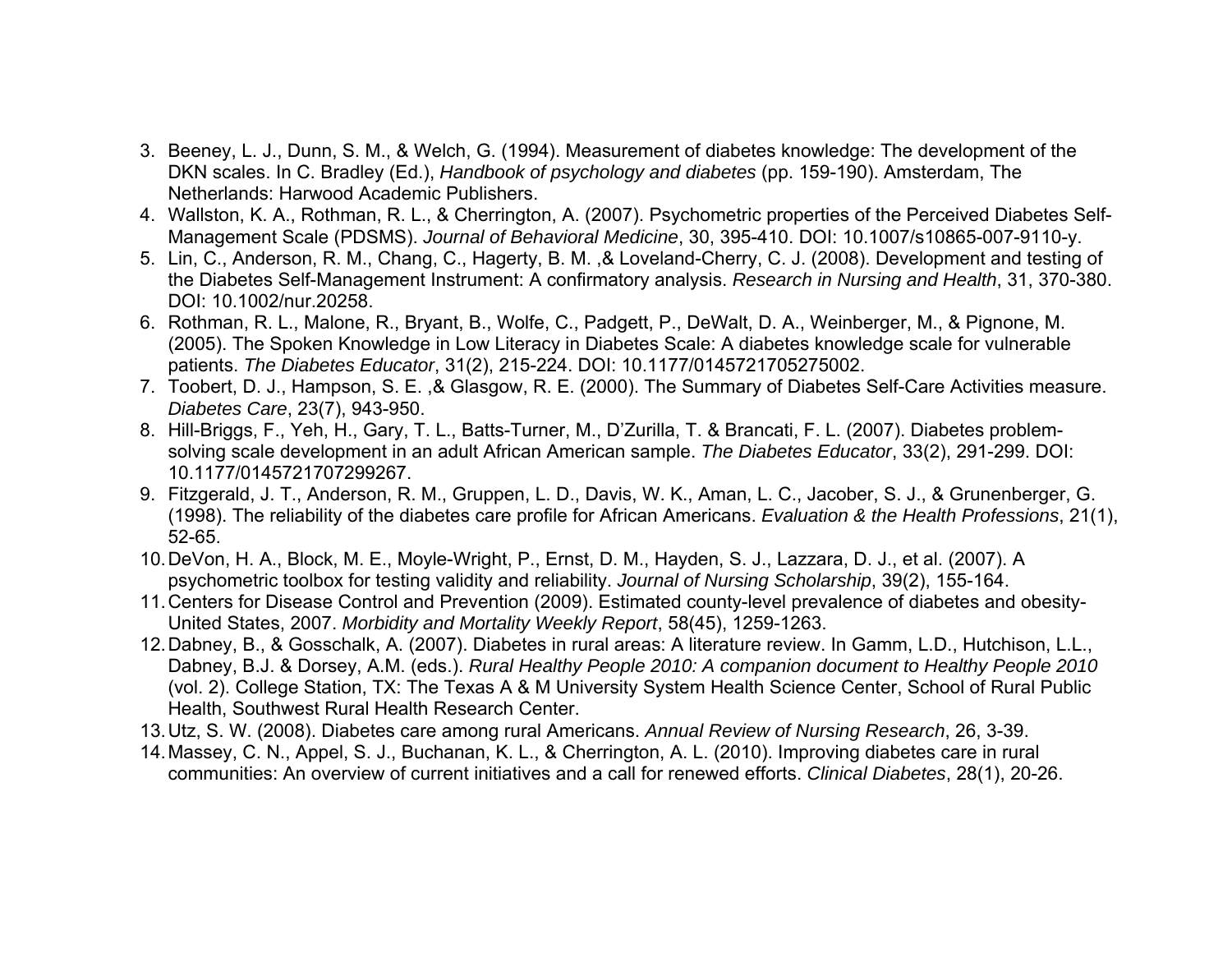- 15. National Institute of Diabetes and Digestive and Kidney Diseases (2008). National diabetes statistics 2007. Retrieved from http://diabetes.niddk.nih.gov/dm/pubs/statistics/DM\_Statistics.pdf.
- 16. Montague, M. C. (2002). Psychosocial and functional outcomes in African Americans with diabetes mellitus. *The ABNF Journal*, 13(5), 103-109.
- 17. Bray, P., Thompson, D., Wynn, J. D., Cummings, D. M., & Whetstone, L. (2005). Confronting disparities in diabetes care: The clinical effectiveness of redesigning care management for minority patients in rural primary care practices. *The Journal of Rural Health*, 21(4), 317-321.
- 18. Funnel, M.M., Brown, T.L., Childs, B.P., Haas, L.B., Hosey, G.M., Jensen, B., et al. (2010). National standards for diabetes self-management education. [Supplement]. *Diabetes Care*, 31(1), S89-S96.
- 19. Hale, N. L., Bennett, K. J., & Probst, J. C. (2010). Diabetes care and outcomes: Disparities across rural America. *Journal of Community Health*, 35(4), 365-374.
- 20. Skelly, A. H., Carlson, J., Leeman, J., Soward, A., & Burns, D. (2009). Control trial of nursing interventions to improve health outcomes of older African American women with type 2 diabetes. *Nursing Research*, 58(6), 410- 418.
- 21. Utz, S. W., Steeves, R. H., Wenzel, J., Hinton, I., Jones, R. A., Andrews, D., et al. (2006). "Working hard with it": Self-management of type 2 diabetes by rural African Americans. *Family & Community Health*, 29(3), 195-205.
- 22. Norris, S.L., Nichols, P.J., Caspersen, C.J., Glasgow, R.E., Engelgau, M.M., Jack, L., et al. (2002). Increasing diabetes self-management education in community settings: A systematic review. *American Journal of Preventive Medicine*, 22(4S), 39-66.
- 23. Hill-Briggs, F. ,& Gemmell, L. (2007). Problem solving in diabetes self-management and control: A systematic review of the literature. *The Diabetes Educator*, 33(6), 1032-1050.
- 24. Leeman, J., Skelly, A., Burns, D., Carlson, J., & Soward. A., (2008). Tailoring a diabetes self-care intervention for use with older, rural African American women. *The Diabetes Educator*, 34(2), 310-317.
- 25. Gilliland, S. S., Carter, J. S., Perez, G. E., Two Feathers, J., Kenui, C. K., & Mau. M. K. (1998). Recommendations for development and adaptation of culturally competent community health interventions in minority populations with type 2 diabetes mellitus. *Diabetes Spectrum*, 11(3), 166-174.
- 26. Utz, S. W., Williams, I. C., Jones, R., Hinton, I., Alexander, G., Yan, G., et al. (2008). Culturally tailored intervention for rural African Americans with type 2 diabetes. *The Diabetes Educator*, 34(5), 854-865. DOI: 10.1177/0145721708323642.
- 27. Bradley, C. (Ed.). (1994). *Handbook of psychology and diabetes: A guide to psychological measurement in diabetes research and practice*. Amsterdam, The Netherlands: Harwood Academic Publishers.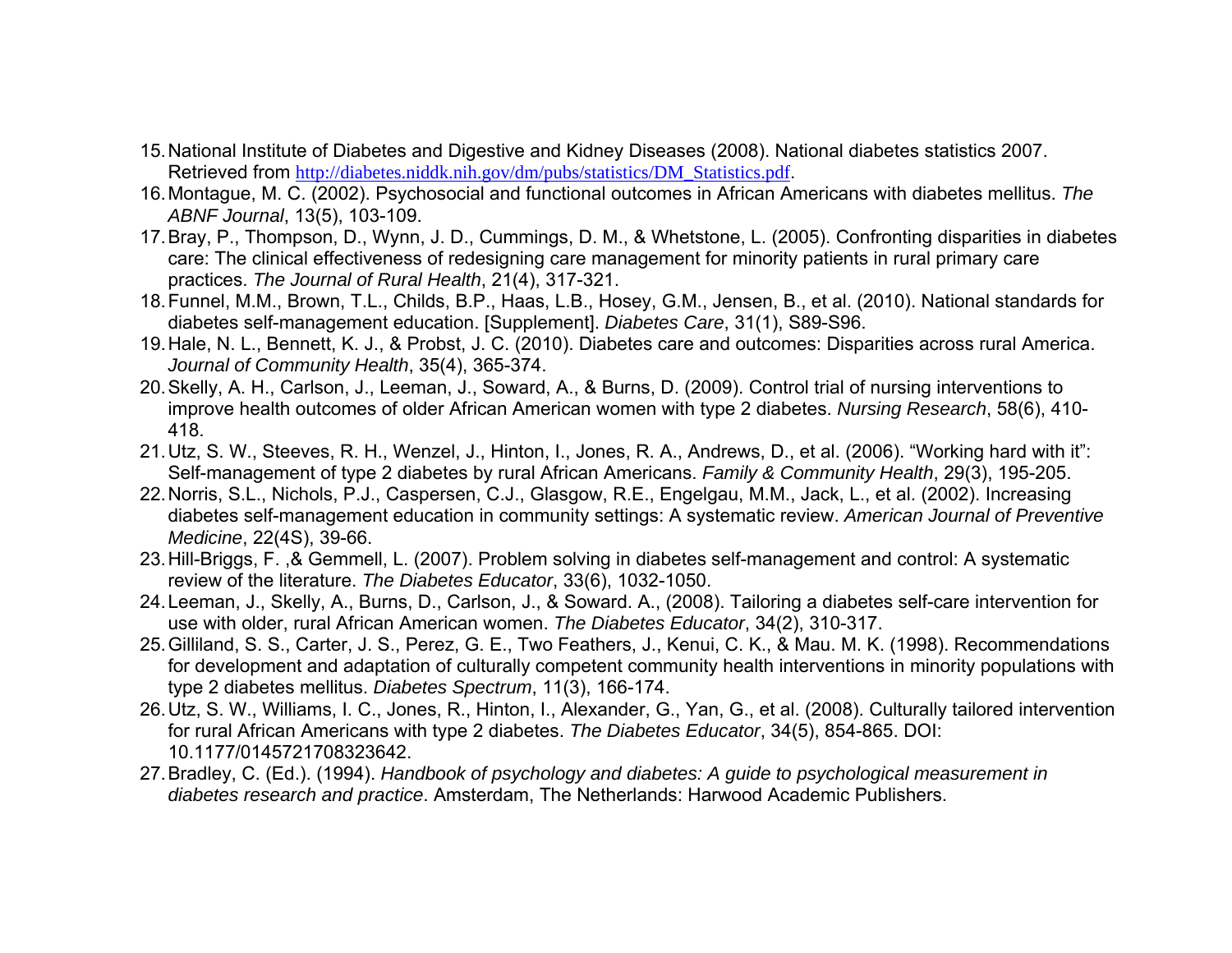- 28. Amoako, E., Skelly, A. H., & Rossen, E. K. (2008). Outcomes of an intervention to reduce uncertainty among African American women with diabetes. *Western Journal of Nursing Research*, 30(8), 928-942. DOI: 10.1177/0193945908320465.
- 29. Skelly, A. H., Carlson, J. R., Leeman, J., Holditch-Davis, D., & Soward, A. C. (2005). Symptom-focused management for African American women with type 2 diabetes: A pilot study. *Applied Nursing Research*, 18(2005), 213-220. DOI: 10.1016/j.apnr.2004.08.008.
- 30. Nguyen, H. T., Grzywacz, J. G., Arcury, T. A., Chapman, C., Kirk, J. K., Ip, E. H., et al. (2010). Linking glycemic control and executive function in rural older adults with diabetes mellitus. *Journal of the American Geriatrics Society*, 58(6), 1123-1127. DOI: 10.1111/j.1532-5415.2010.02857.x.
- 31. Rothman, R. L., Malone, R., Bryant, B., Wolfe, C., Padgett, P., DeWalt, D. A., et al. (2005). The spoken knowledge in low literacy in diabetes scale: a diabetes knowledge scale for vulnerable patients. *The Diabetes Educator*, 31(2), 215-224. DOI: 10.1177/0145721705275002.
- 32. Michigan Diabetes Research Training Center (n.d.). *Diabetes Knowledge Test*. Retrieved from http://med.umich.edu/mdrtc/profs/survey.html#dkt.
- 33. Anderson, R. M., Fitzgerald, J. T., Gruppen, L. D., Funnell, M. M., & Oh, M. S. (2003). The diabetes empowerment scale-short form (DES-SF). *Diabetes Care*, 26, 1641-1643.
- 34. Anderson R. M., Funnell M. M., Fitzgerald J. T., & Marrero D. G. (2000).The diabetes empowerment scale: A measure of psychosocial self-efficacy. *Diabetes Care,* 23:739-743.
- 35. Anderson, R. M., Donnelly, M. B., & Dedrick, R. F. (1990). Measuring the attitudes of patients towards diabetes and its treatment. *Patient Education and Counseling*, 16 (1990), 231-245.
- 36. Skelly, A. H., Marshall, J. R., Haughey, B. P., Davis, P. J., & Dunford, R. G. (1995). Self-efficacy and confidence in outcomes as determinants of self-care practices in inner-city, African-American women with non-insulin-dependent diabetes. *The Diabetes Educator*, 21(1), 38-46. DOI: 10.1177/014572179502100107.

#### **Table 1** *Diabetes Self-Management instruments*

| Instrument | Number of | Readability   | Administration              | Self-      |
|------------|-----------|---------------|-----------------------------|------------|
|            | litems    | level (grade) | time (minutes) administered |            |
| Summary of | '11       |               | $5 - 10$                    | <b>Ves</b> |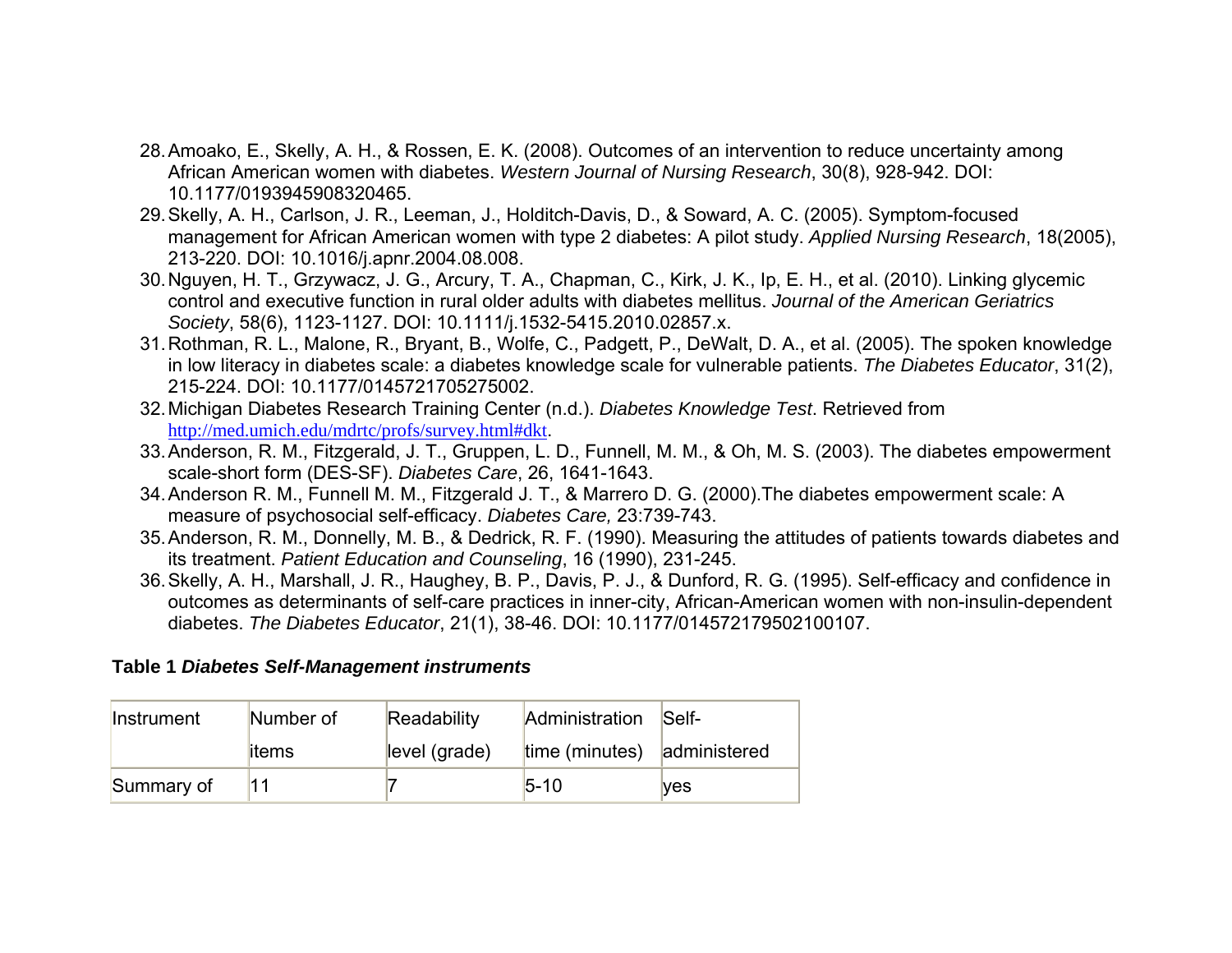| <b>Diabetes Self-</b>  |           |           |                |     |
|------------------------|-----------|-----------|----------------|-----|
| <b>Care Activities</b> |           |           |                |     |
| (SDSCA)                |           |           |                |     |
| <b>Diabetes</b>        |           |           |                |     |
| Knowledge Test         |           |           |                |     |
| (DKT)                  | 23        | 6         | 15             | yes |
| <b>Diabetes</b>        |           |           |                |     |
| Empowerment            |           |           |                |     |
| Scale-Short            |           |           |                |     |
| Form (DES-SF) 8        |           | 7         | $\overline{5}$ | yes |
| <b>Diabetes Self-</b>  |           |           |                |     |
| <b>Care Practices</b>  |           |           |                |     |
| questionnaire          | <b>NA</b> | <b>NA</b> | <b>NA</b>      | yes |
| Spoken                 |           |           |                |     |
| Knowledge in           |           |           |                |     |
| Low Literacy in        |           |           |                |     |
| <b>Diabetes Scale</b>  |           |           |                |     |
| (SKILLD)               | 10        | $5$       | 10             | no  |

NA: not available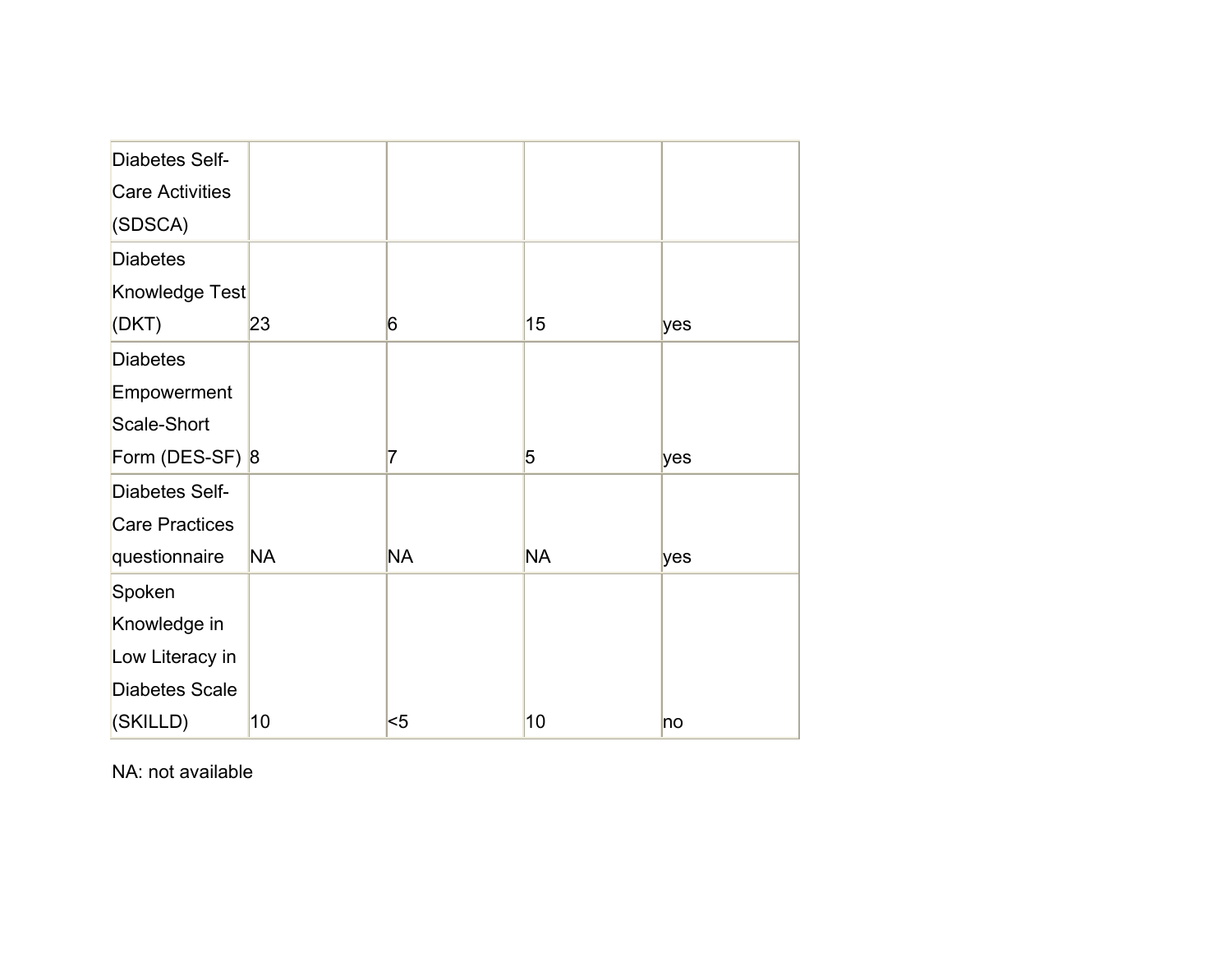# *Table 2* **Sample questions from selected diabetes self-management instruments**

| Instrument                                                               | <b>Sample Questions</b>                        |  |  |  |
|--------------------------------------------------------------------------|------------------------------------------------|--|--|--|
| Summary of Diabetes Self-care Activities How many of the last SEVEN DAYS |                                                |  |  |  |
| (SDSCA)                                                                  | have you followed a healthful eating           |  |  |  |
|                                                                          | plan?                                          |  |  |  |
|                                                                          |                                                |  |  |  |
|                                                                          | On how many of the last SEVEN DAYS             |  |  |  |
|                                                                          | did you check your feet?                       |  |  |  |
| Diabetes Knowledge Test (DKT)                                            | Glycosylated hemoglobin (hemoglobin            |  |  |  |
|                                                                          | A1) is a test that is a measure of your        |  |  |  |
|                                                                          | average blood glucose level for the past:      |  |  |  |
|                                                                          | a. day                                         |  |  |  |
|                                                                          | b. week                                        |  |  |  |
|                                                                          | c. $6-10$ weeks                                |  |  |  |
|                                                                          | d. 6 months                                    |  |  |  |
|                                                                          | The best way to take care of your feet is      |  |  |  |
|                                                                          | to:                                            |  |  |  |
|                                                                          | look at and wash them every day<br>a.          |  |  |  |
|                                                                          | massage them with alcohol every day<br>b.      |  |  |  |
|                                                                          | soak them for one hour each day<br>$c_{\cdot}$ |  |  |  |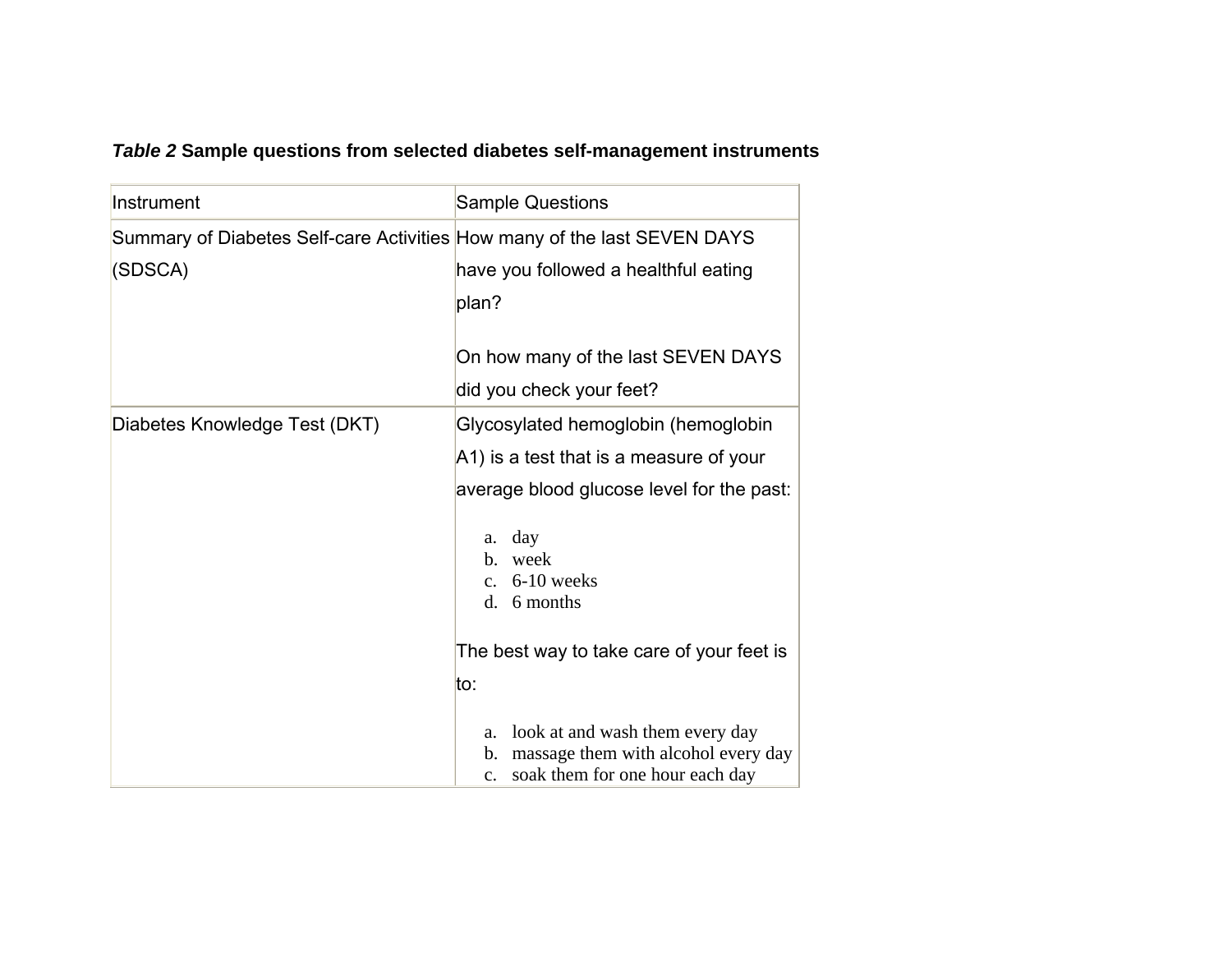|                                                                | d. buy shoes a size larger than usual                                                                                                                                                                                                                      |
|----------------------------------------------------------------|------------------------------------------------------------------------------------------------------------------------------------------------------------------------------------------------------------------------------------------------------------|
| <b>Diabetes Empowerment Scale-Short</b>                        | In general I believe that I:                                                                                                                                                                                                                               |
| Form (DES-SF)                                                  | know what parts of taking care of my<br>diabetes that I am dissatisfied with.<br>am able to turn my diabetes goals into a                                                                                                                                  |
|                                                                | workable plan.                                                                                                                                                                                                                                             |
| Spoken Knowledge in Low Literacy in<br>Diabetes Scale (SKILLD) | What are the signs and symptoms of<br>high blood sugar? How do you feel when<br>your blood sugar is high or when you<br>were diagnosed?<br>Why are foot exams important in<br>someone with diabetes? Why is it<br>important to look at your feet? What are |
|                                                                | you looking for?                                                                                                                                                                                                                                           |
| Diabetes Self-Care Practices<br>questionnaire                  | How often did you take your diabetes<br>medications when you were supposed<br>$t0$ ?                                                                                                                                                                       |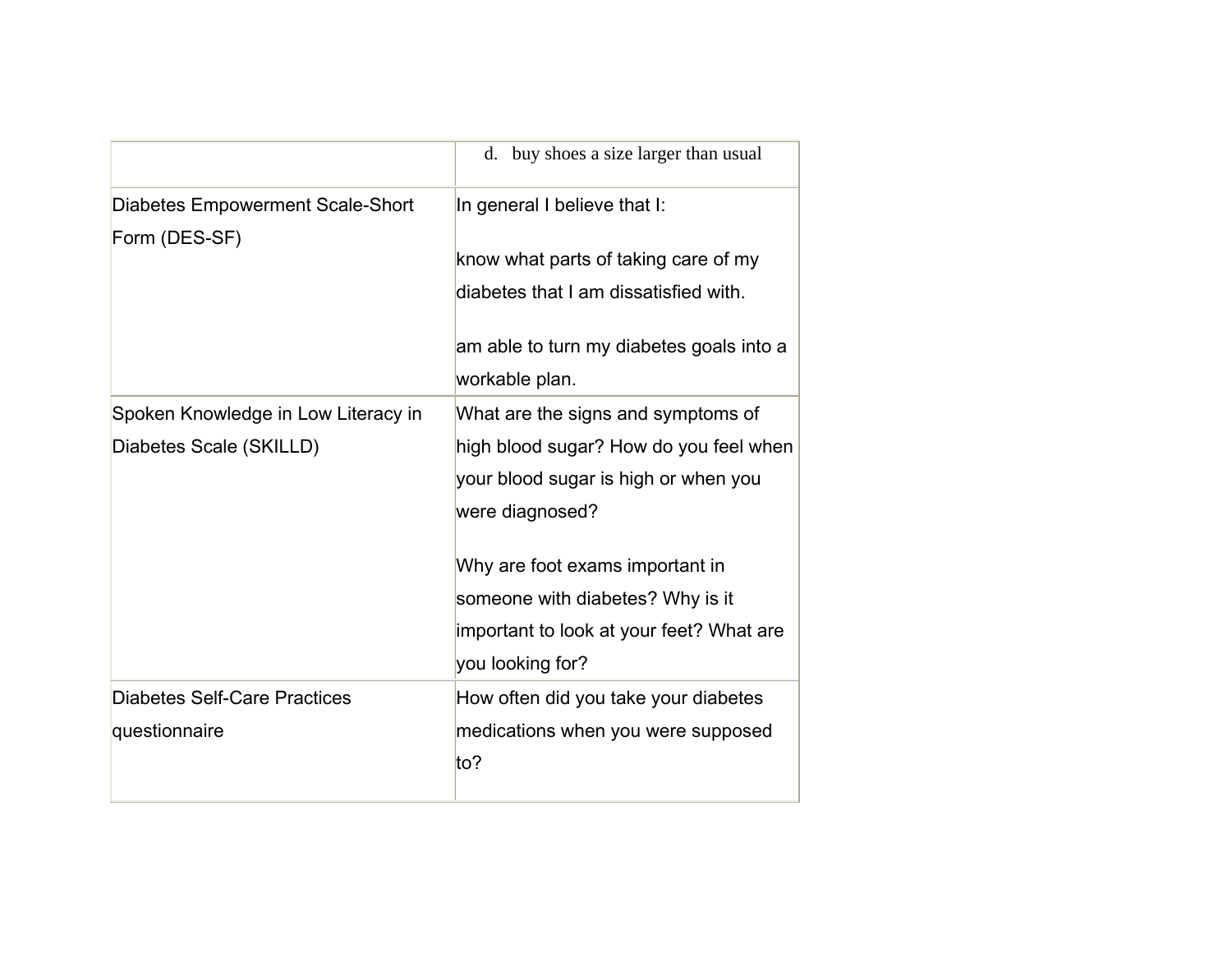| How often did you follow your        |
|--------------------------------------|
| recommended diet over the last seven |
| $\dots$                              |

# *Table 3* **Research studies in rural African American populations using instruments for diabetes self-management instruments**

| Instrument/        |             | Research                  |                | Psychometric | Psychometric             |
|--------------------|-------------|---------------------------|----------------|--------------|--------------------------|
| Acronym            | Author/Year | question                  | Sample/Size    | properties   | values                   |
| Summary of         | Wallston,   | Used to develop $n = 398$ |                | Correlation  | Weak correlation         |
| Diabetes Self-Care | Rothman, &  | and test a new            | male = $196$   |              | between                  |
| Activities (SDSCA) | Cherrington | instrument                | female = $202$ |              | subscales:               |
|                    | (2007)      | measuring                 | African        |              | .40 between the          |
|                    |             | diabetes self-            | American = 134 |              | two diet subscales;      |
|                    |             | efficacy                  | Caucasian =    |              | $\le$ or = .29 all other |
|                    |             | (Perceived                | 249            |              | subscales                |
|                    |             | Medical-                  | Other = $15$   |              |                          |
|                    |             | <b>Condition Self-</b>    | Location:      |              |                          |
|                    |             | Management                | Tennessee      |              |                          |
|                    |             | Scale;                    |                |              |                          |
|                    |             | PMCSMS)                   |                |              |                          |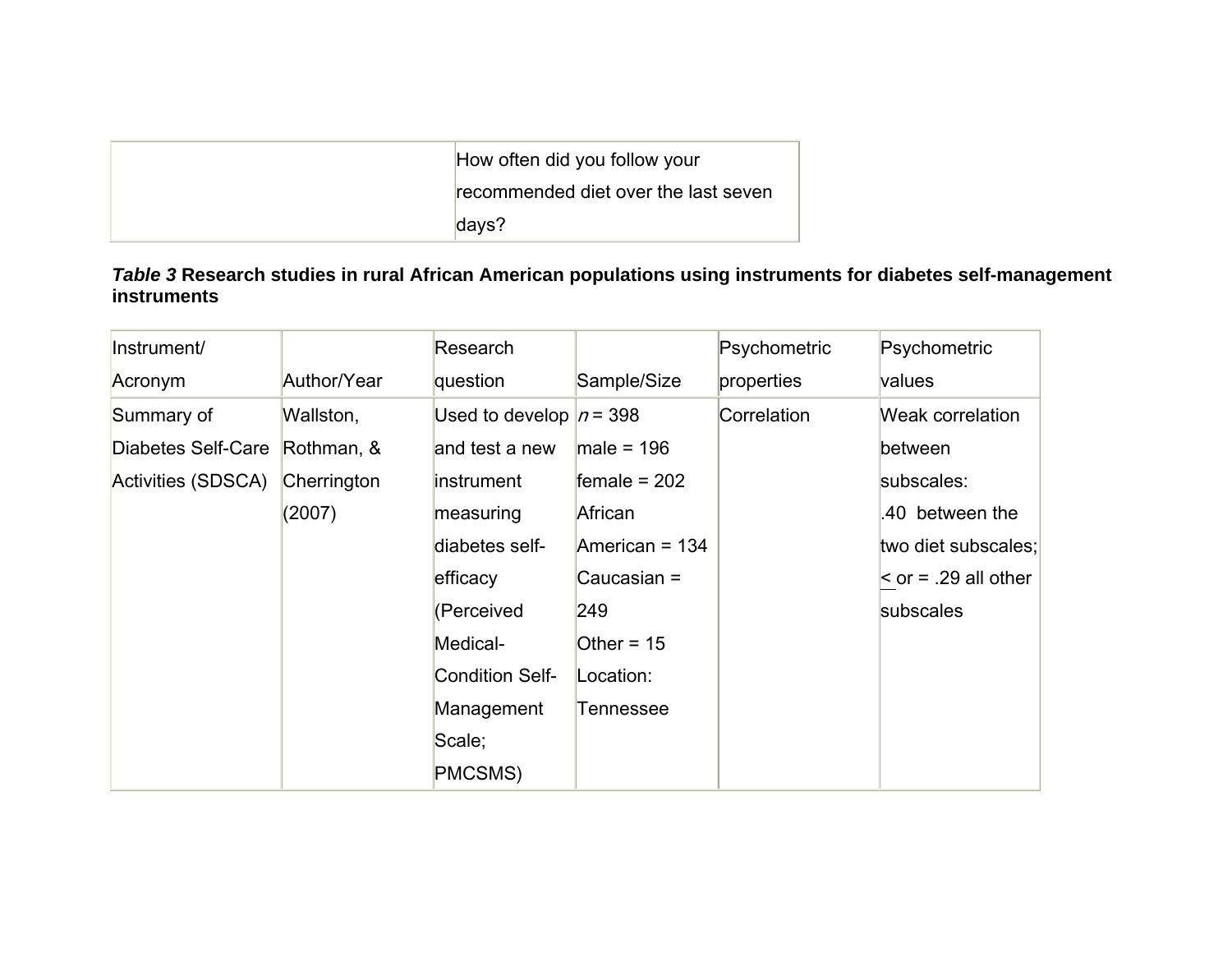|                 | Amoako, Skelly, | Does a                   | $n = 68$        | Test-retest       | Subscale Time 1:         |
|-----------------|-----------------|--------------------------|-----------------|-------------------|--------------------------|
|                 | & Rossen (2008) | telephone                | female = $68$   |                   | Diet $\alpha$ = .62      |
|                 |                 | intervention             | African         | Reliability - not | Foot care $\alpha$ = .54 |
|                 |                 | reduce                   | American = $68$ | done on           | Time 2:                  |
|                 |                 | uncertainty in           | Location:       | medication        | Diet $\alpha$ = .57      |
|                 |                 | diabetes self-           | North Carolina  | subscale since    | Foot care $\alpha$ = .42 |
|                 |                 | care and                 |                 | only one item was | All other subscales      |
|                 |                 | psychosocial             |                 | used              | $\alpha$ > .70 at both   |
|                 |                 | adjustment               |                 |                   | times of                 |
|                 |                 | among older              |                 |                   | measurement              |
|                 |                 | African                  |                 |                   |                          |
|                 |                 | American                 |                 |                   |                          |
|                 |                 | women?                   |                 |                   |                          |
| <b>Diabetes</b> | Nguyen et al.   | What is the              | $n = 95$        | Not discussed in  | Not applicable           |
| Knowledge Test  | (2010)          | relationship             | (5 excluded for | this sample       |                          |
| (DKT)           |                 | between                  | missing data)   |                   |                          |
|                 |                 | executive                | female = $68$   |                   |                          |
|                 |                 | function and             | male = $22$     |                   |                          |
|                 |                 | glycemic control African |                 |                   |                          |
|                 |                 | in rural older           | American = $31$ |                   |                          |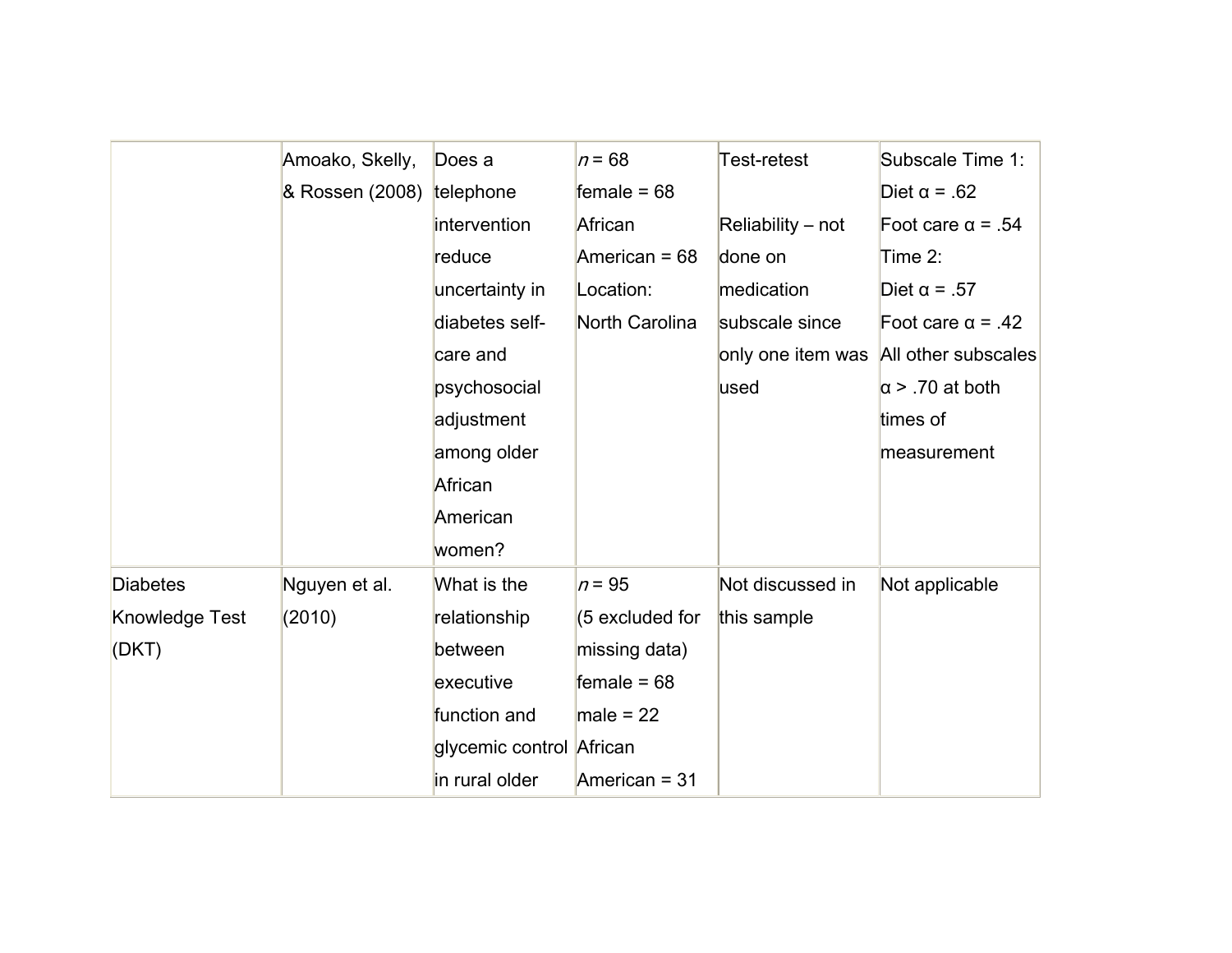|                                | adults with      | Caucasian = $31$ |                        |                         |
|--------------------------------|------------------|------------------|------------------------|-------------------------|
|                                | diabetes?        | Native American  |                        |                         |
|                                |                  | $= 28$           |                        |                         |
|                                |                  | Location: North  |                        |                         |
|                                |                  | Carolina         |                        |                         |
| Skelly, Carlson,               | Pilot study:     | $n = 41$         | Reliability not        | <b>Reliability from</b> |
| Leeman,                        | What are the     | Female = $41$    | tested with this       | previous research:      |
| Holditch-Davis, & effects of a |                  | African          | sample.                | r > .70                 |
| Soward, (2005)                 | culturally       | American = 41    |                        |                         |
|                                | tailored         | Location: North  | DKT not used due       |                         |
|                                | intervention on  | Carolina         | to level of difficulty |                         |
|                                | symptom          |                  | in this sample.        |                         |
|                                | distress,        |                  |                        |                         |
|                                | diabetes         |                  |                        |                         |
|                                | knowledge, A1c,  |                  |                        |                         |
|                                | perceived        |                  |                        |                         |
|                                | quality of life, |                  |                        |                         |
|                                | and self-care    |                  |                        |                         |
|                                | practices in     |                  |                        |                         |
|                                | older African    |                  |                        |                         |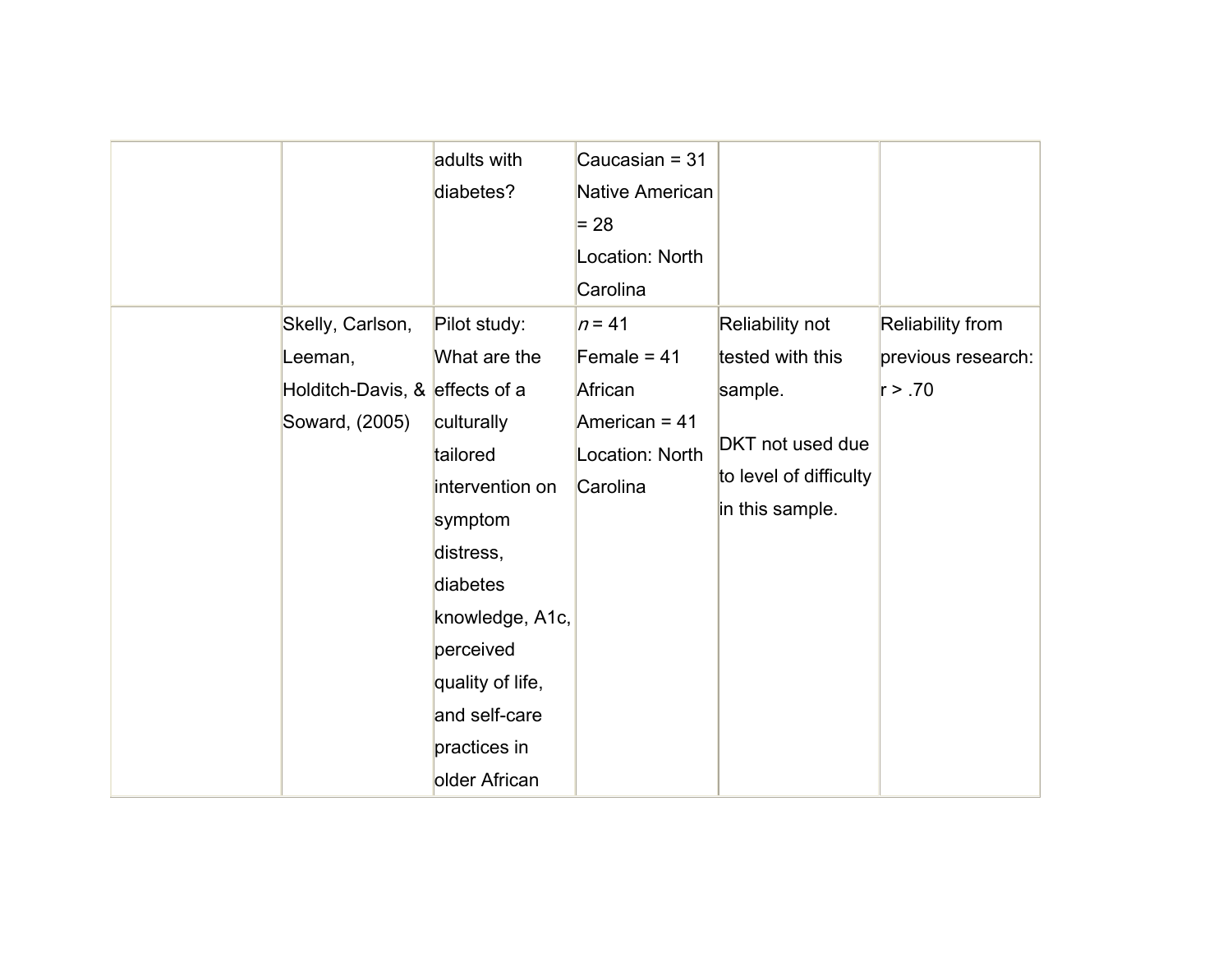|                                     |                                | American<br>women? |                 |                    |                |
|-------------------------------------|--------------------------------|--------------------|-----------------|--------------------|----------------|
| Diabetes Self-Care Skelly, Carlson, |                                | Pilot study:       | $n = 41$        | Reliability not    | Not applicable |
| Practices                           | Leeman,                        | What are the       | Female = $41$   | tested with this   |                |
|                                     | Holditch-Davis, & effects of a |                    | African         | sample; however,   |                |
|                                     | Soward (2005)                  | culturally         | American = 41   | psychometrics      |                |
|                                     |                                | tailored           | Location: North | tested in original |                |
|                                     |                                | intervention on    | Carolina        | instrument         |                |
|                                     |                                | symptom            |                 | development        |                |
|                                     |                                | distress,          |                 |                    |                |
|                                     |                                | diabetes           |                 |                    |                |
|                                     |                                | knowledge, A1c,    |                 |                    |                |
|                                     |                                | perceived          |                 |                    |                |
|                                     |                                | quality of life,   |                 |                    |                |
|                                     |                                | and self-care      |                 |                    |                |
|                                     |                                | practices in       |                 |                    |                |
|                                     |                                | older African      |                 |                    |                |
|                                     |                                | American           |                 |                    |                |
|                                     |                                | women?             |                 |                    |                |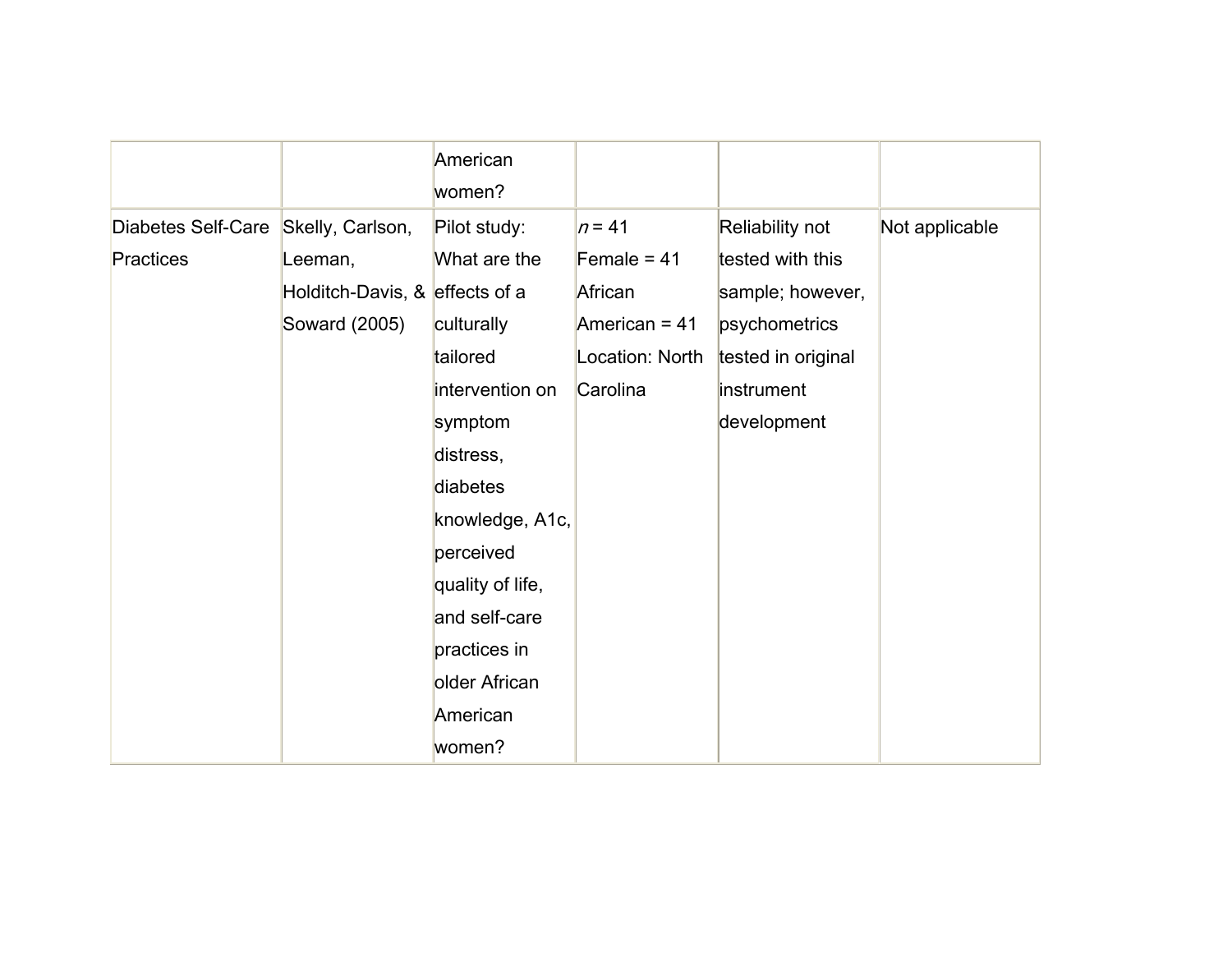|                  | Skelly, Carlson,                 | What is the                | $n = 180$       | Logistic regression $\alpha$ = .88 |                   |
|------------------|----------------------------------|----------------------------|-----------------|------------------------------------|-------------------|
|                  | Leeman, Soward, effectiveness of |                            | Female = $180$  | Test-retest                        |                   |
|                  | & Burns (2009)                   | a symptom-                 | African         | reliability at two                 | reliability > 95% |
|                  |                                  | focused                    | American = 180  | week interval                      |                   |
|                  |                                  | diabetes                   | Location: North | Pilot tested in                    |                   |
|                  |                                  | intervention with Carolina |                 | African American                   |                   |
|                  |                                  | a telephone                |                 | participants                       |                   |
|                  |                                  | booster in older           |                 |                                    |                   |
|                  |                                  | African                    |                 |                                    |                   |
|                  |                                  | American                   |                 |                                    |                   |
|                  |                                  | women residing             |                 |                                    |                   |
|                  |                                  | in a rural                 |                 |                                    |                   |
|                  |                                  | location?                  |                 |                                    |                   |
| <b>Diabetes</b>  | Utz et al. (2008)                | Pilot study:               | $n = 21$        | Reliability not                    | $\alpha = .88$    |
| Empowerment      |                                  | To determine               | Female = $16$   | tested with this                   | (original)        |
| Scale-Short Form |                                  | the                        | Male = $6$      | sample; however,                   |                   |
| (DES-SF)         |                                  | effectiveness of African   |                 | was tested during                  |                   |
|                  |                                  | a culturally               | American = 21   | instrument                         |                   |
|                  |                                  | tailored                   | Location:       | development from                   |                   |
|                  |                                  | intervention for           | Virginia        | original Diabetes                  |                   |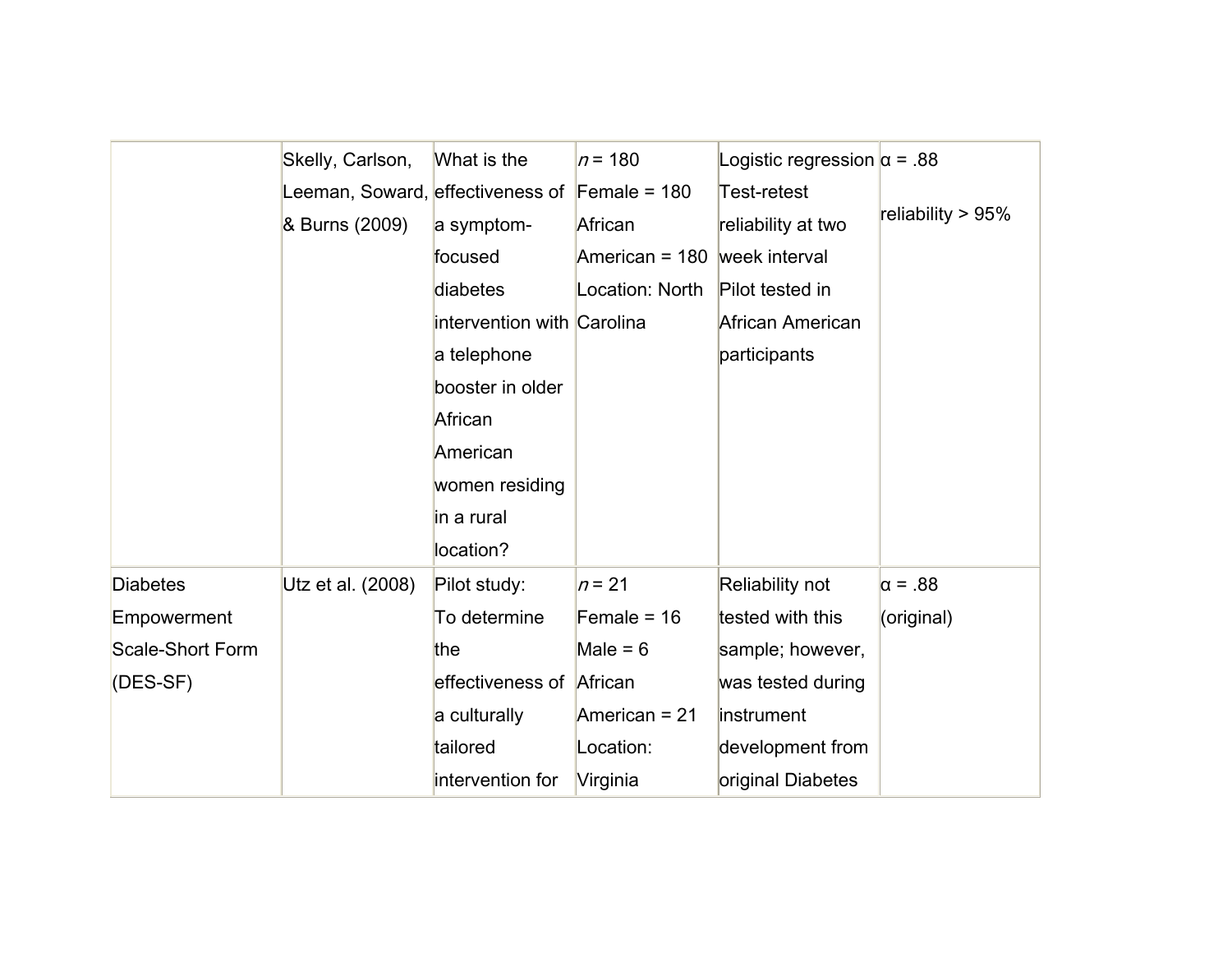|                                                                                            |        | African<br>Americans with<br>diabetes located<br>in a rural<br>location.                                                                                             |                                                                                                                                                       | Empowerment<br>Scale.                                                                                                                                                                                                              |                                                                        |
|--------------------------------------------------------------------------------------------|--------|----------------------------------------------------------------------------------------------------------------------------------------------------------------------|-------------------------------------------------------------------------------------------------------------------------------------------------------|------------------------------------------------------------------------------------------------------------------------------------------------------------------------------------------------------------------------------------|------------------------------------------------------------------------|
| Spoken Knowledge Rothman et al.<br>in Low Literacy in<br><b>Diabetes Scale</b><br>(SKILLD) | (2005) | Is the SKILLD<br>scale an<br>accurate and<br>reliable<br>instrument for<br>determining<br>knowledge<br>deficit in lower<br>literacy<br>individuals with<br>diabetes? | $n = 217$<br>Female = $121$<br>Male = $96$<br>African<br>American = 141<br>(other racial<br>demographics<br>not given)<br>Location:<br>North Carolina | Validity was tested Internal reliability:<br>with bivariate<br>analysis;<br>Internal<br>consistency<br>reliability was<br>tested with Kuder-<br>Richardson;<br>Factor analysis<br>was used to<br>confirm item fit in<br>subscales. | $\alpha = .72$<br>No test-retest<br>validity in<br>longitudinal study. |

# *Table 4* **Diabetes Self-Management Instruments in Rural African American Population***<sup>s</sup>*

| Instrument/ | <b>Variables</b> | <b>Format</b> | Author/ |
|-------------|------------------|---------------|---------|
|-------------|------------------|---------------|---------|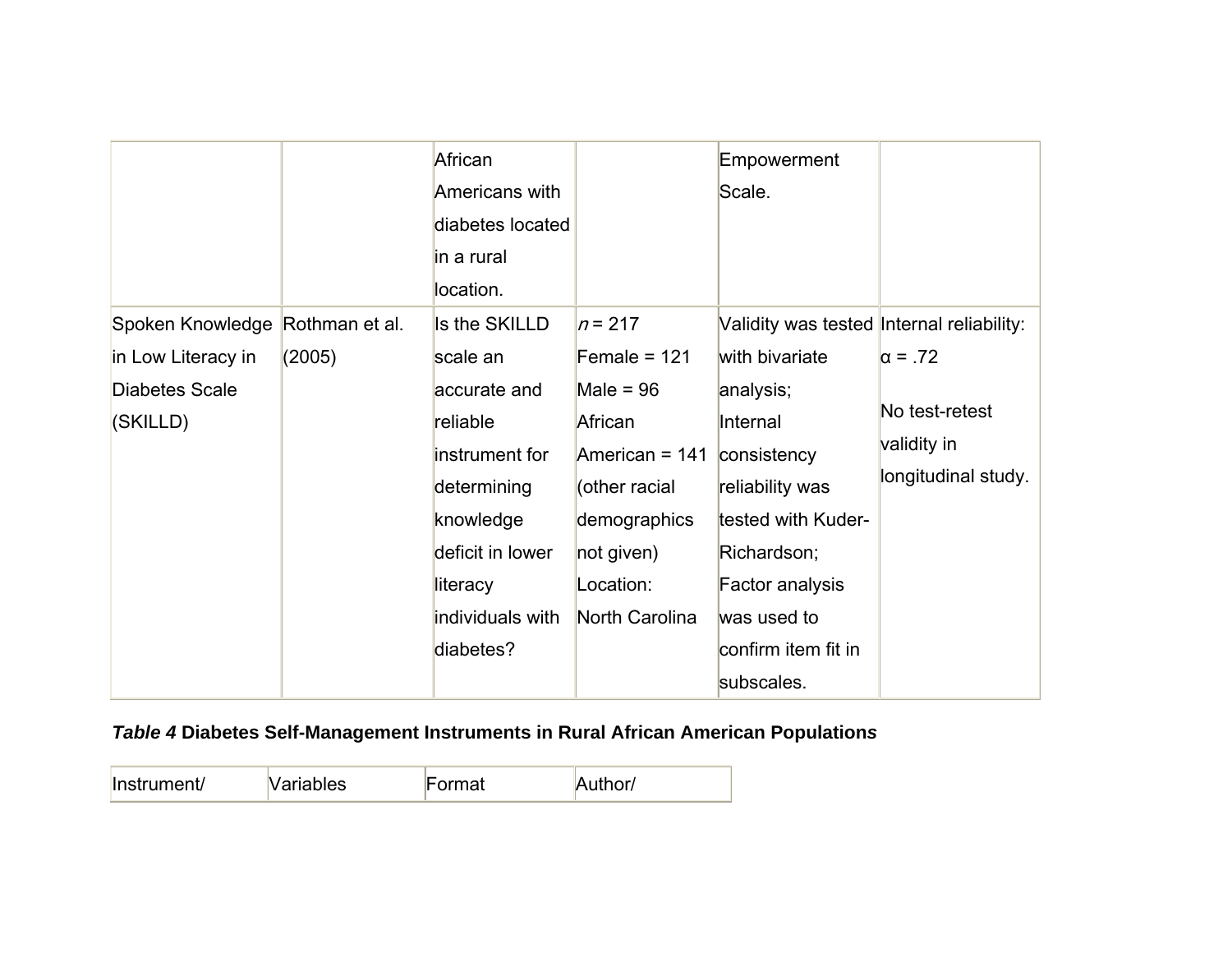| Acronym/               | Measured                   |                           | Year/             |
|------------------------|----------------------------|---------------------------|-------------------|
| Developer              |                            |                           | Source            |
| Summary of             | Diabetes self-care 11-item |                           | Wallston,         |
| Diabetes Self-         | behaviors                  | questionnaire;            | Rothman, &        |
| <b>Care Activities</b> |                            | <b>Measures</b>           | Cherrington       |
| (SDSCA)                |                            | diabetes self-care (2007) |                   |
| (Toobert,              |                            | behaviors                 | Journal of        |
| Hampson, &             |                            | including diet,           | Behavioral        |
| Glasgow, 2000)         |                            | exercise, blood           | Medicine          |
|                        |                            | glucose testing,          |                   |
|                        |                            | foot care, and            |                   |
|                        |                            | smoking                   |                   |
|                        |                            |                           | Amoako, Skelly, & |
|                        |                            |                           | Rossen (2008)     |
|                        |                            |                           | Western Journal   |
|                        |                            |                           | of Nursing        |
|                        |                            |                           | Research          |
| <b>Diabetes</b>        | <b>Diabetes</b>            | Two-part                  | Nguyen et al.     |
| Knowledge Test         | knowledge                  | questionnaire             | (2010)            |
| (DKT)                  |                            | that measures             | Journal of the    |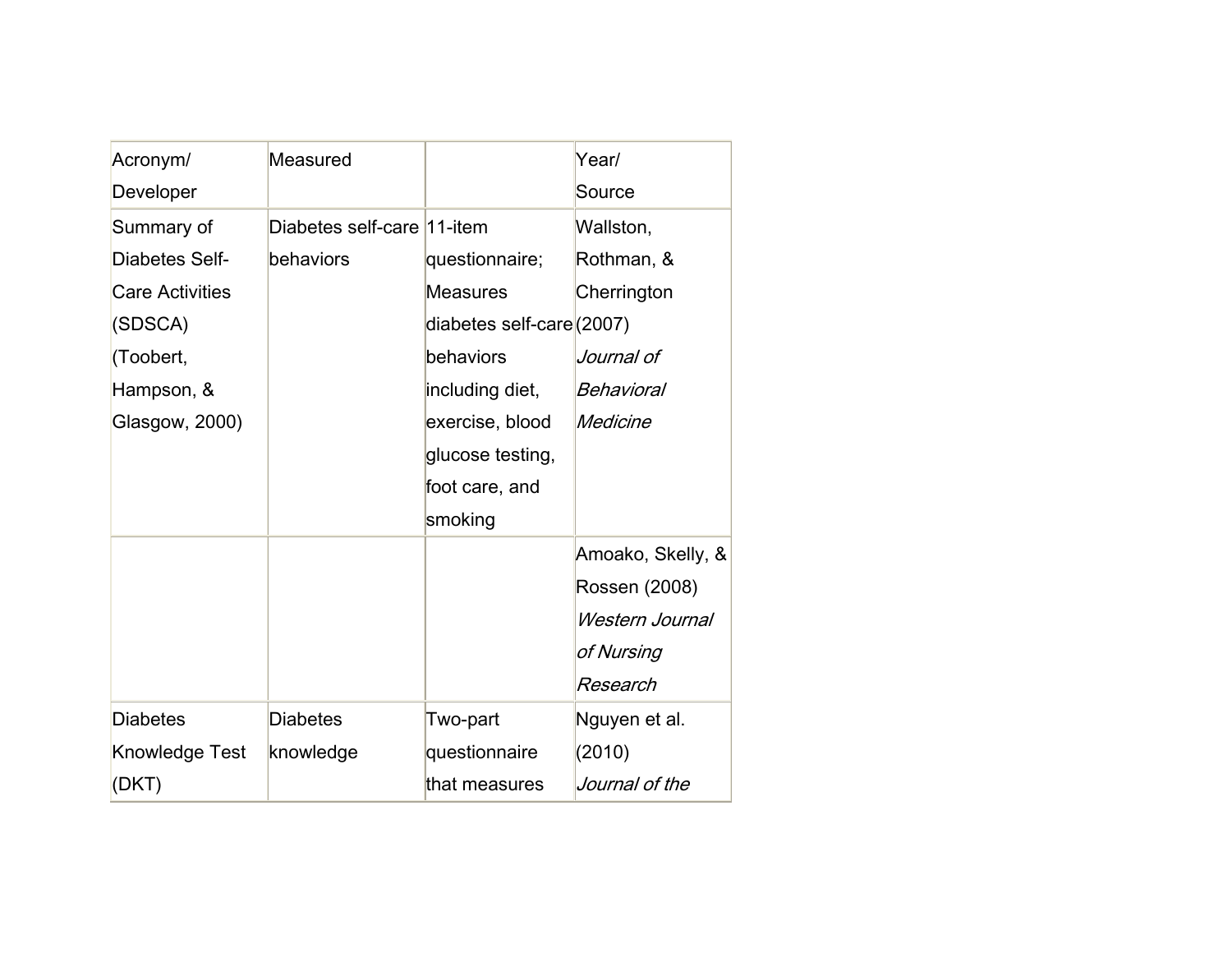| (Fitzgerald et al.,   |                | diabetes             | American                             |
|-----------------------|----------------|----------------------|--------------------------------------|
| 1998)                 |                | knowledge            | Geriatrics Society                   |
|                       |                | including diet,      |                                      |
|                       |                | HbA1c,               |                                      |
|                       |                | hypoglycemia         |                                      |
|                       |                | management,          |                                      |
|                       |                | activity, foot care, |                                      |
|                       |                | Part 1: general      |                                      |
|                       |                | Part 2: insulin      |                                      |
|                       |                | use                  |                                      |
|                       |                |                      | Skelly, Carlson,                     |
|                       |                |                      | Leeman, Holditch-                    |
|                       |                |                      | Davis, & Soward,                     |
|                       |                |                      | (2005)                               |
|                       |                |                      | Applied Nursing                      |
|                       |                |                      | Research                             |
| <b>Diabetes Self-</b> | Daily diabetes | <b>Measures</b>      | Skelly, Carlson,                     |
| <b>Care Practices</b> | self-care      |                      | diabetes self-care Leeman, Holditch- |
| (Skelly, Marshall,    | behaviors      | behaviors            | Davis, & Soward                      |
| Haughey, Davis,       |                | including diet,      | (2005)                               |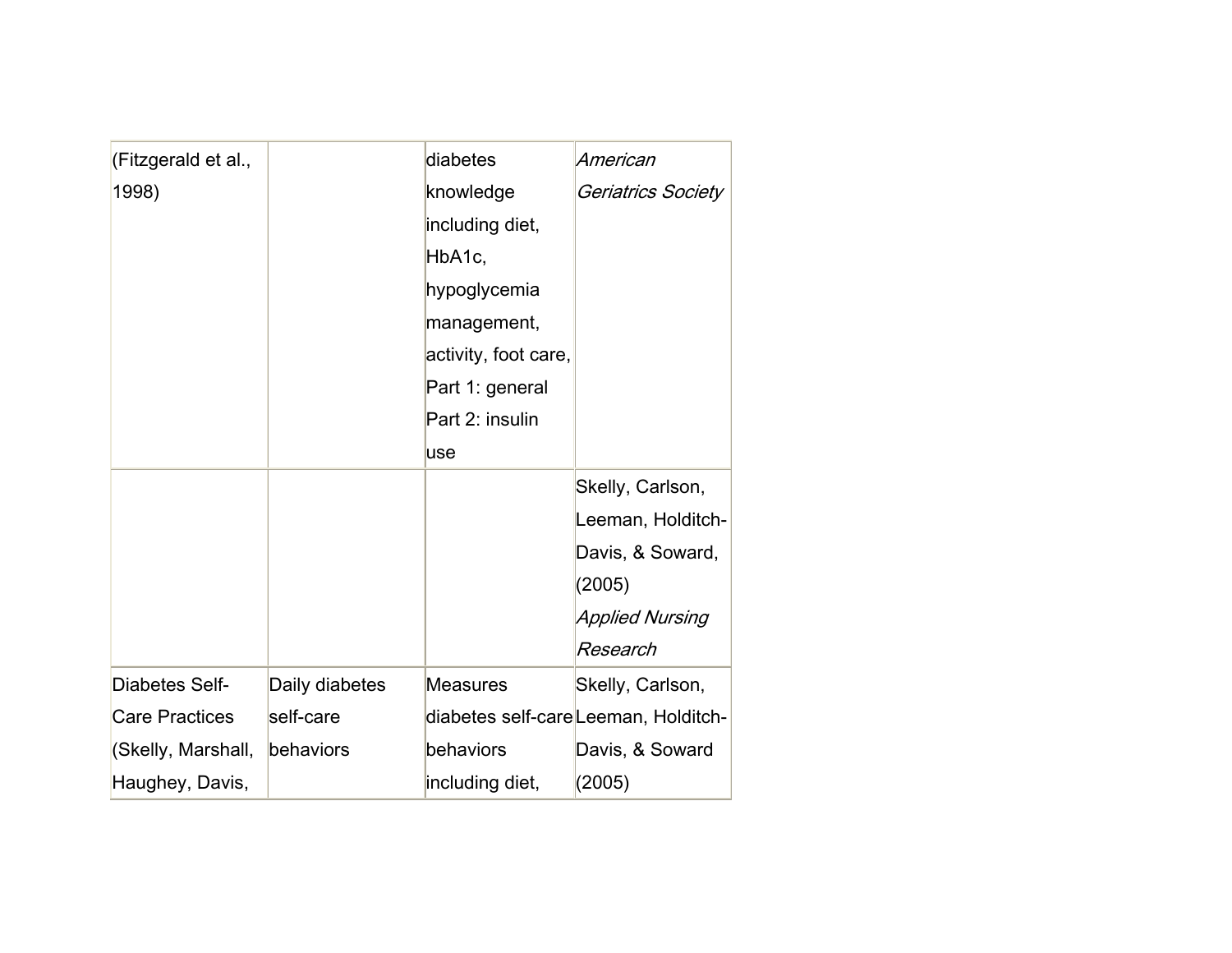| & Dunford, 1995)                |                | medication, blood Applied Nursing    |                         |
|---------------------------------|----------------|--------------------------------------|-------------------------|
|                                 |                | glucose testing,                     | Research                |
|                                 |                | exercise, and foot                   |                         |
|                                 |                | care                                 |                         |
|                                 |                |                                      | Skelly, Carlson,        |
|                                 |                |                                      | Leeman, Soward,         |
|                                 |                |                                      | & Burns (2009)          |
|                                 |                |                                      | <b>Nursing Research</b> |
| <b>Diabetes</b>                 | Psychosocial   | 8-item Likert-type Utz et al. (2008) |                         |
| Empowerment                     | efficacy of    | rating scale used   The Diabetes     |                         |
| Scale-Short Form                | diabetes       | to measure                           | Educator                |
| (DES-SF)                        | management     | psychosocial                         |                         |
|                                 |                | efficacy of people                   |                         |
|                                 |                | with diabetes                        |                         |
| Spoken                          | Core knowledge | 10-item open                         | Rothman et al.          |
| Knowledge in Low about diabetes |                | ended                                | (2005)                  |
| Literacy in                     | self-care      | questionnaire;                       | The Diabetes            |
| <b>Diabetes Scale</b>           |                | <b>Measures</b>                      | Educator                |
| (SKILLD)                        |                | diabetes                             |                         |
| (Rothman et al.,                |                | knowledge in low                     |                         |